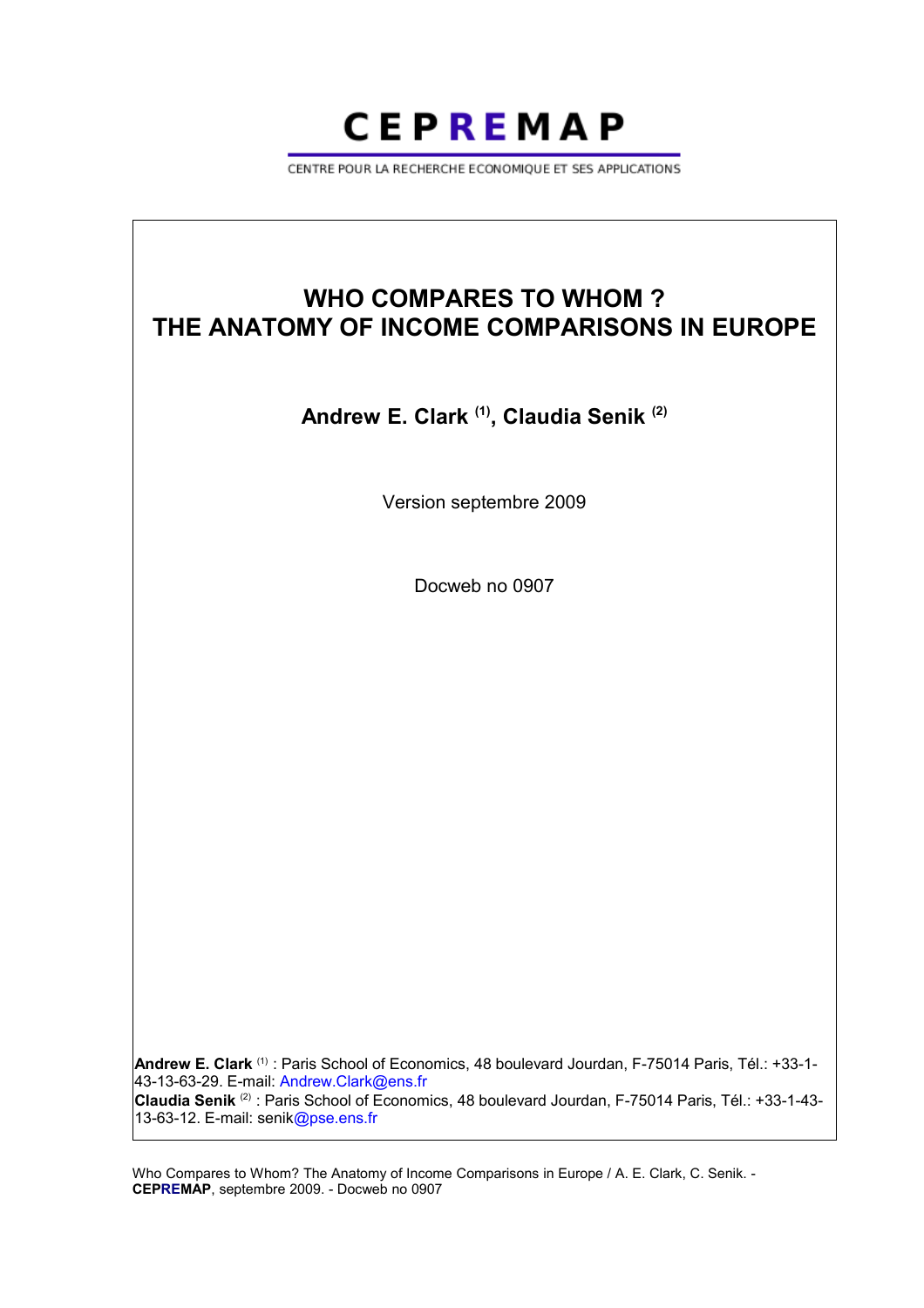**CEPREMAP** 

CENTRE POUR LA RECHERCHE ECONOMIOUE ET SES APPLICATIONS

**Title :** Who Compares to Whom? The Anatomy of Income Comparisons in Europe **Author(s) :** Andrew E. Clark, Claudia Senik

**Abstract :** This paper provides unprecedented direct evidence from large-scale survey data on both the intensity (how much?) and direction (to whom?) of income comparisons. Income comparisons are considered to be at least somewhat important by three-quarters of Europeans. They are associated with both lower levels of subjective well-being and a greater demand for income redistribution. The rich compare less and are more happy than average when they do, which latter is consistent with relative income theory. With respect to the direction of comparisons, colleagues are the most frequently-cited reference group. Those who compare to colleagues are happier than those who compare to other benchmarks; comparisons to friends are both less widespread and are associated with the lowest wellbeing scores. This is consistent with information effects, as colleagues' income arguably contains more information about the individual's own future prospects than do the incomes of other reference groups. Last, there is some evidence that reference groups are endogenous, with individuals tending to compare to those with whom they interact the most often.

**Keywords :** Income Comparisons, Relative Income, Reference Groups, Happiness, Redistribution, European Social Survey **JEL classification :** D31, D63, I3, J31, Z13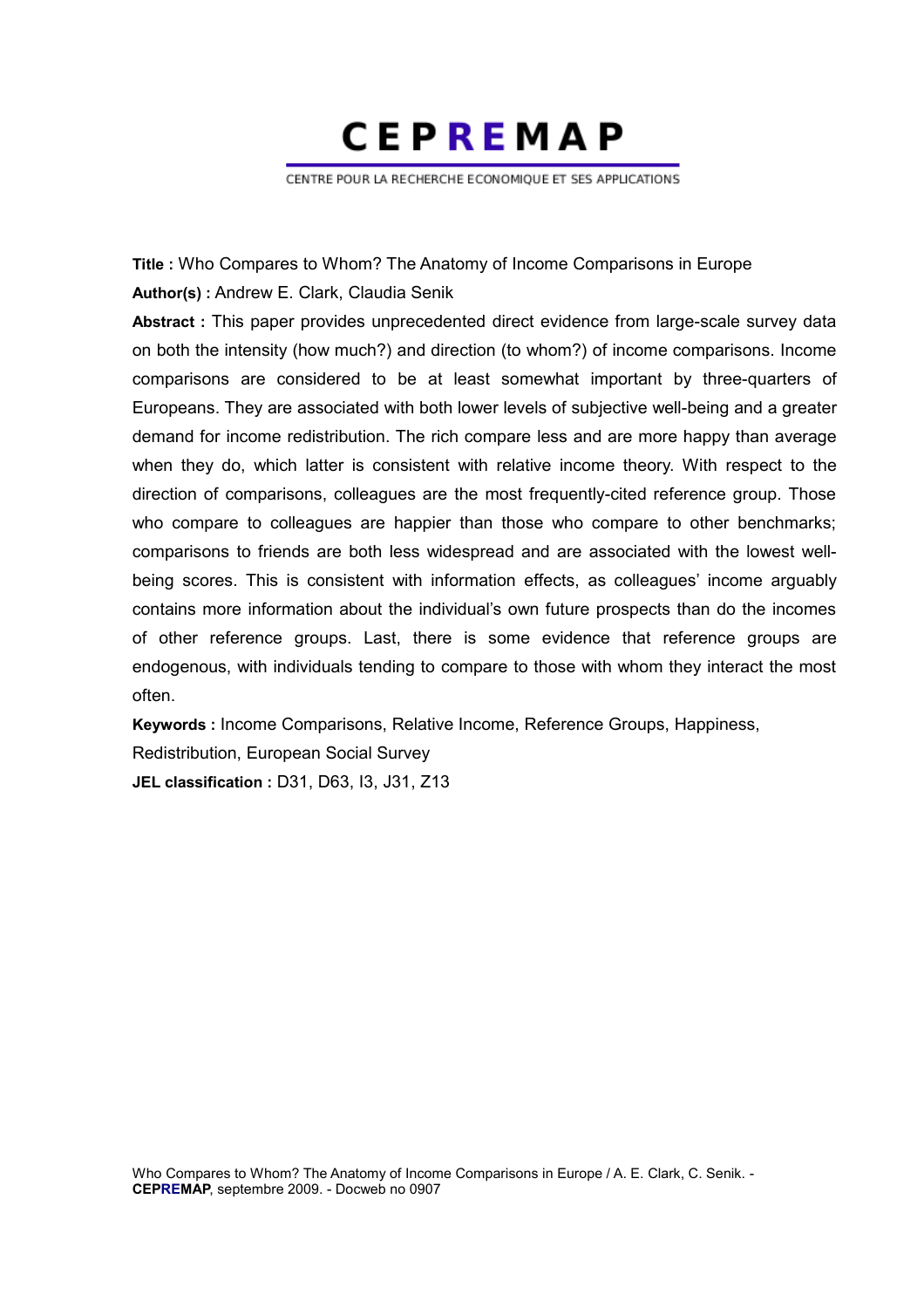Who Compares to Whom? The Anatomy of Income Comparisons in Europe / A. E. Clark, C. Senik. - **CEPREMAP**, septembre 2009. - Docweb no 0907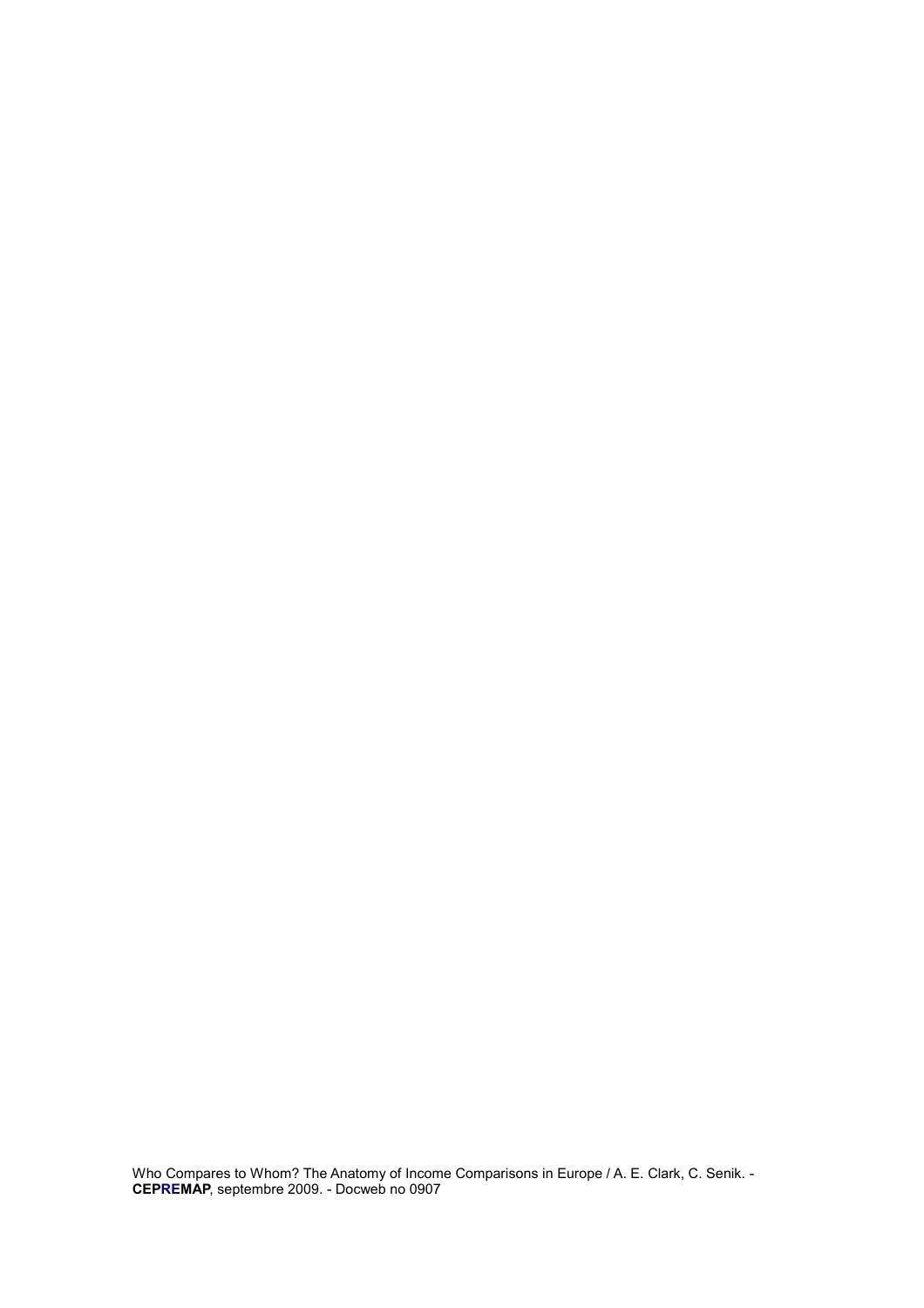# **Who Compares to Whom? The Anatomy of Income Comparisons in Europe**

Andrew E. Clark\* (Paris School of Economics and IZA)

Claudia Senik\*\* (Paris School of Economics and University Paris-Sorbonne)

September 2009

#### **Abstract**

This paper provides unprecedented direct evidence from large-scale survey data on both the intensity (how much?) and direction (to whom?) of income comparisons. Income comparisons are considered to be at least somewhat important by three-quarters of Europeans. They are associated with both lower levels of subjective well-being and a greater demand for income redistribution. The rich compare less and are more happy than average when they do, which latter is consistent with relative income theory. With respect to the direction of comparisons, colleagues are the most frequently-cited reference group. Those who compare to colleagues are happier than those who compare to other benchmarks; comparisons to friends are both less widespread and are associated with the lowest well-being scores. This is consistent with information effects, as colleagues' income arguably contains more information about the individual's own future prospects than do the incomes of other reference groups. Last, there is some evidence that reference groups are endogenous, with individuals tending to compare to those with whom they interact the most often.

**Keywords**: Income Comparisons, Relative Income, Reference Groups, Happiness, Redistribution, European Social Survey

**JEL codes**: D31, D63, I3, J31, Z13

\* PSE, 48 Boulevard Jourdan, 75014 Paris, France. Tel.: +33-1-43-13-63-29. E-mail: [Andrew.Clark@ens.fr](mailto:Andrew.Clark@ens.fr). \*\* PSE, 48 Boulevard Jourdan, 75014 Paris, France. Tel.: +33-1- 43-13-63-12. E-mail: senik@pse.ens.fr.

The Norwegian Social Science Data Services (NSD) is the data archive and distributor of the ESS data. We are very grateful to seminar participants at the Royal Economic Society Conference (Warwick, 2009) and the Relativity, Inequality and Public Policy conference (Edinburgh, 2009) and three anonymous referees for very helpful comments. We thank CEPREMAP for financial support.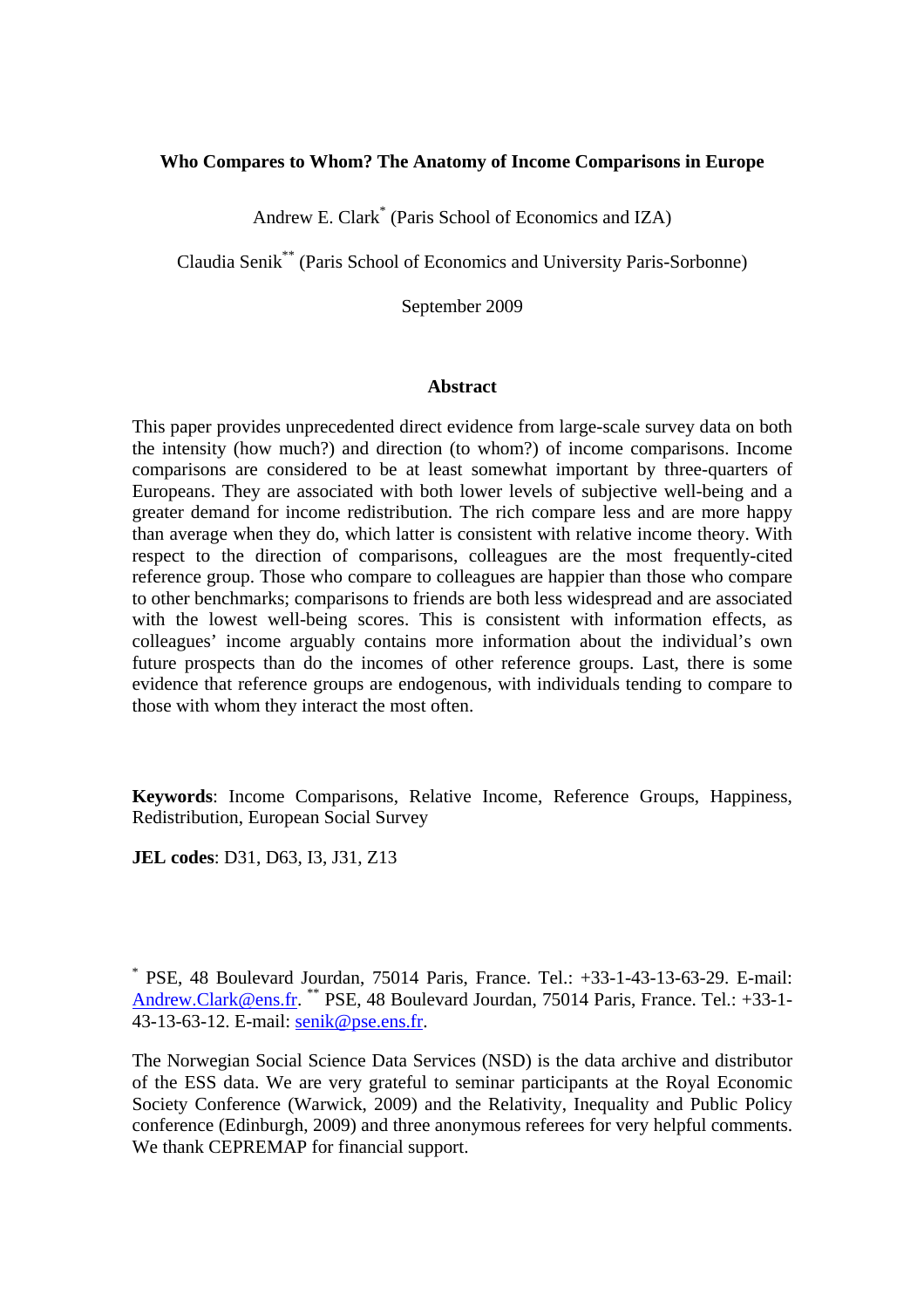#### **Who compares to whom? The anatomy of income comparisons in Europe**

#### **1. Introduction**

In two eponymous articles (1974, 1995), Dick Easterlin famously asked "*Will raising the incomes of all improve the happiness of all*?" and "*Does economic growth improve the human lot*?" To explain his (negative) empirical answer, he appealed to the phenomena of social comparisons and adaptation to income. The Easterlin paradox has subsequently produced a very lively empirical and theoretical literature revolving around the evidence for, and the implications of, income comparisons (either to others or to oneself in the past).

Both social comparisons and adaptation imply that utility is relative with respect to income, in the sense that individual well-being depends on the gap between the individual's actual income and some reference benchmark. There is by now a substantial empirical literature regarding the existence and composition of reference groups. However, outside of the laboratory, where the reference group can be directly controlled (as in Falk and Ichino, 2006, McBride, 2007 and Clark *et al.*, 2009*b*), the vast majority of empirical papers have simply imposed a certain reference group as relevant for income comparison purposes (e.g. Cappelli and Sherer, 1988, Clark and Oswald, 1996, MacBride, 2001, Bygren, 2004, Ferrer-i-Carbonell, 2005, Luttmer, 2005, and Helliwell and Huang, 2009). Only rarely are different reference groups tested (as in Knight and Song, 2006), and direct survey evidence on the groups to which individuals compare is even scarcer. Knight and Song (2006) note that two-thirds of respondents in a survey of Chinese households report that their main comparison group consists of individuals in their own village. In a very recent paper, Senik (2009) exploits a survey of 25 post-Transition countries (LITS), where people were explicitly asked to compare their current living standard with that of various groups of people that they used to know before the transition started (i.e. before 1989). She finds that the greatest wellbeing impact comes from the deterioration in one's standard of living and from underperforming relative to one's former schoolmates or colleagues, rather than from more general comparisons such as the individual's self-ranking on the social ladder.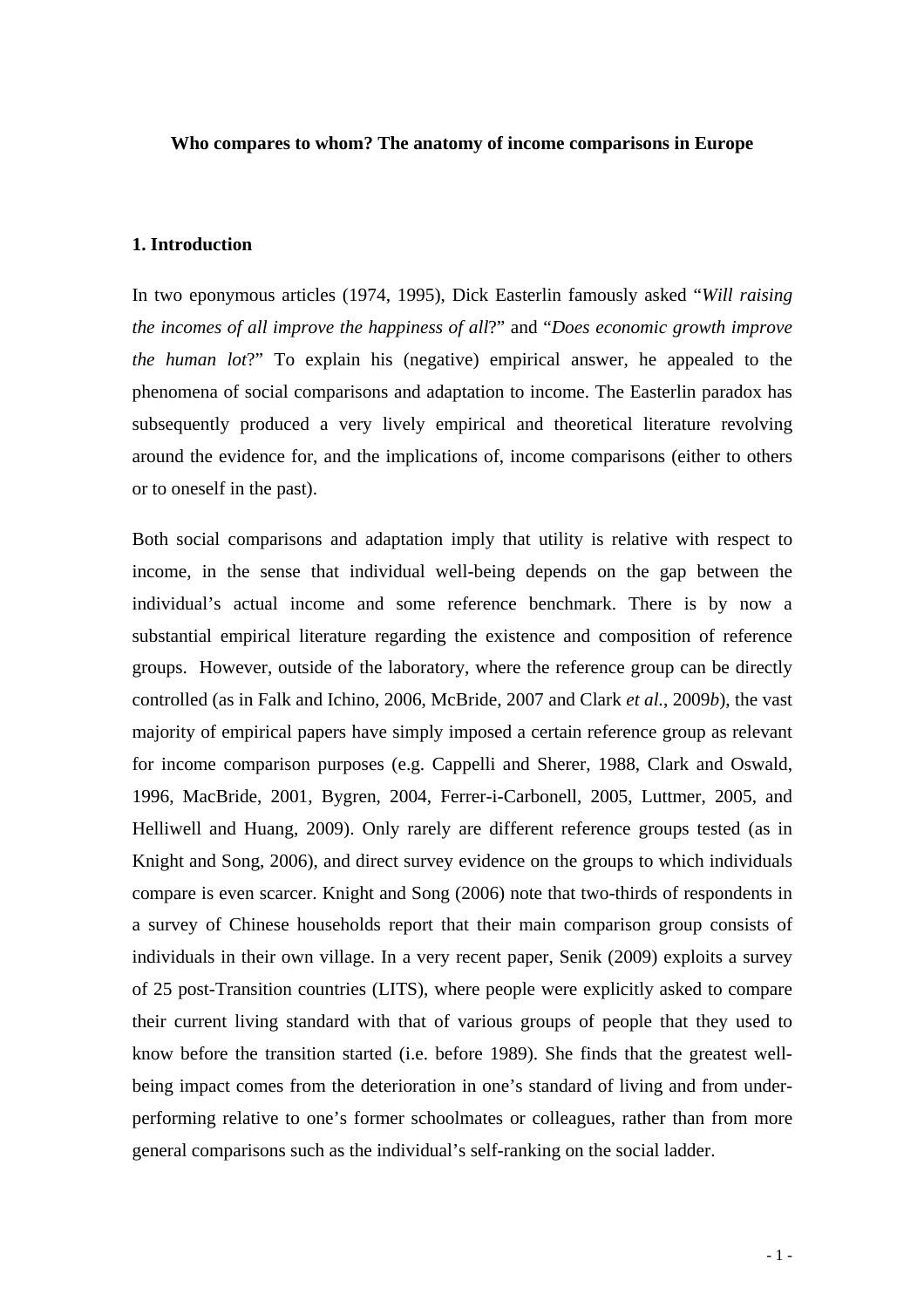In this paper we exploit new survey information from 18 European countries, which contains direct measures of both the intensity and the direction of income comparisons. With this novel information from Wave 3 of the European Social Survey (ESS3) we pursue three main objectives: *(i)* to provide new evidence on the extent and object of income comparisons across European countries; *(ii)* to establish the relationship between income comparisons and subjective well-being, and to interpret the results in the light of relative income theory; and *(iii)* to determine the empirical correlation between income comparisons and the demand for redistribution.

With respect to the intensity of income comparisons, existing empirical work almost always calculates an average effect over the whole sample, which is read off as the estimated coefficient on comparison income in a subjective well-being regression. Only rarely is any heterogeneity in the relationship between well-being and income addressed (one exception is the latent class analysis in Clark *et al*., 2005). Here we can *ex ante* identify groups who compare their income more and groups who compare their income less. We can also observe whether the direction of comparisons (the relevant benchmarks) varies across those groups.

The effect of income-comparison intensity on subjective well-being is *a priori* ambiguous. First, we might expect that this effect be more positive for those who have higher relative incomes, and we do indeed find some evidence in this respect. Second, and somewhat less directly, income comparisons may increase the well-being even of those who are relatively poor. The key distinction here is between non-Hirschman and Hirschman (1973) types of comparisons. The first of these covers "standard" envy effects: we are left less well-off when those in our reference group do better. The second refers to an "ambition" or "signal" effect whereby reference-group income contains information about the individual's own future prospects. Bringing these two together, others' good fortune likely continues to produce envy, but also contains a good-news element about oneself in the future. The net effect may then be negative, zero or positive, depending on the relative sizes of these status and signal phenomena.

For such information effects to pertain, those in the reference group have to share some of the characteristics that will likely influence the individual's own future income. Senik (2004 and 2008) provides evidence consistent with Hirschman-type information effects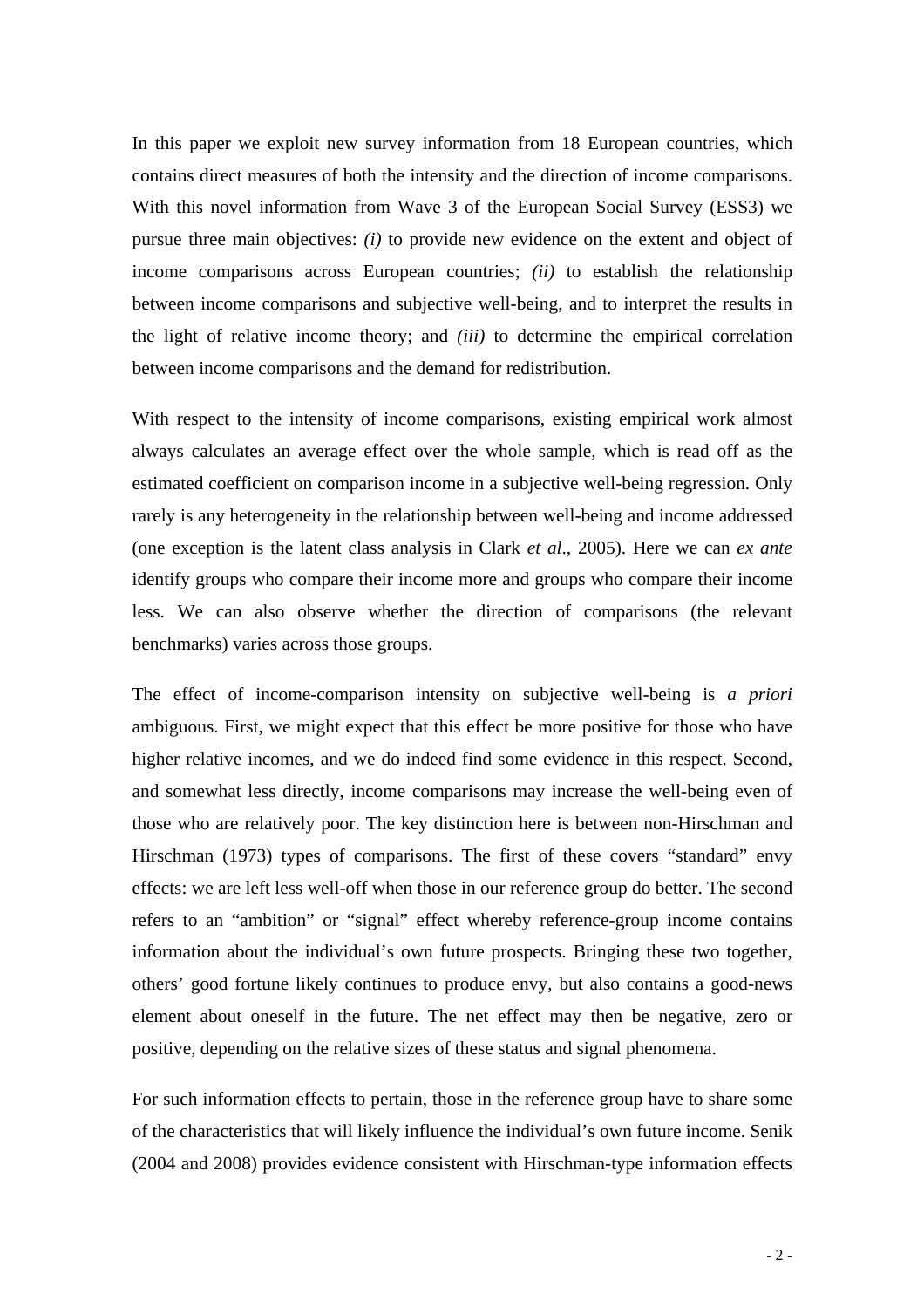in high-mobility/uncertainty countries (Russia, the New Europe and the United States), showing that individual life satisfaction is positively correlated with the income of others in the same occupation. Equally, Clark *et al*. (2009*a*) appeal to linked Danish employer-employee data to suggest that the net satisfaction effect from the income of other workers in the same firm is actually positive. Both of these papers therefore consider professional reference groups, but neither is able to evaluate the effect of income comparisons to colleagues relative to those to friends or family members. The data available in ESS3 allow us to carry out such calculations, and we show below that the correlation between income comparisons and well-being is less negative when the former refers to colleagues. Last, Senik (2009) evaluates the different well-being effects of various kinds of comparisons: to past living standards, former colleagues, former high-schoolmates, parents and social rank. However, she has no information about how widespread these different types of comparisons are.

The ESS3 data then allows us to put all of these elements together, and investigate the relationship between income comparisons and individual well-being, depending on both the intensity and direction of these comparisons. We believe that this is the first example of this type of analysis, especially in the context of a large-scale cross-country dataset.

The paper is organized as follows. Section 2 describes the data and presents our interpretation of the answers to the income comparison questions in the light of relative income theory. Section 3 describes the intensity and direction (colleagues, family members, friends, other people) of income comparisons across Europe, insisting on the heterogeneity and endogeneity of reference groups (whereby individuals compare more to those with whom they interact more frequently). Section then 4 focuses on the correlation between income comparisons and subjective well-being, while Section 5 considers the relationship between income comparisons and the self-declared demand for redistribution. Finally, Section 6 concludes.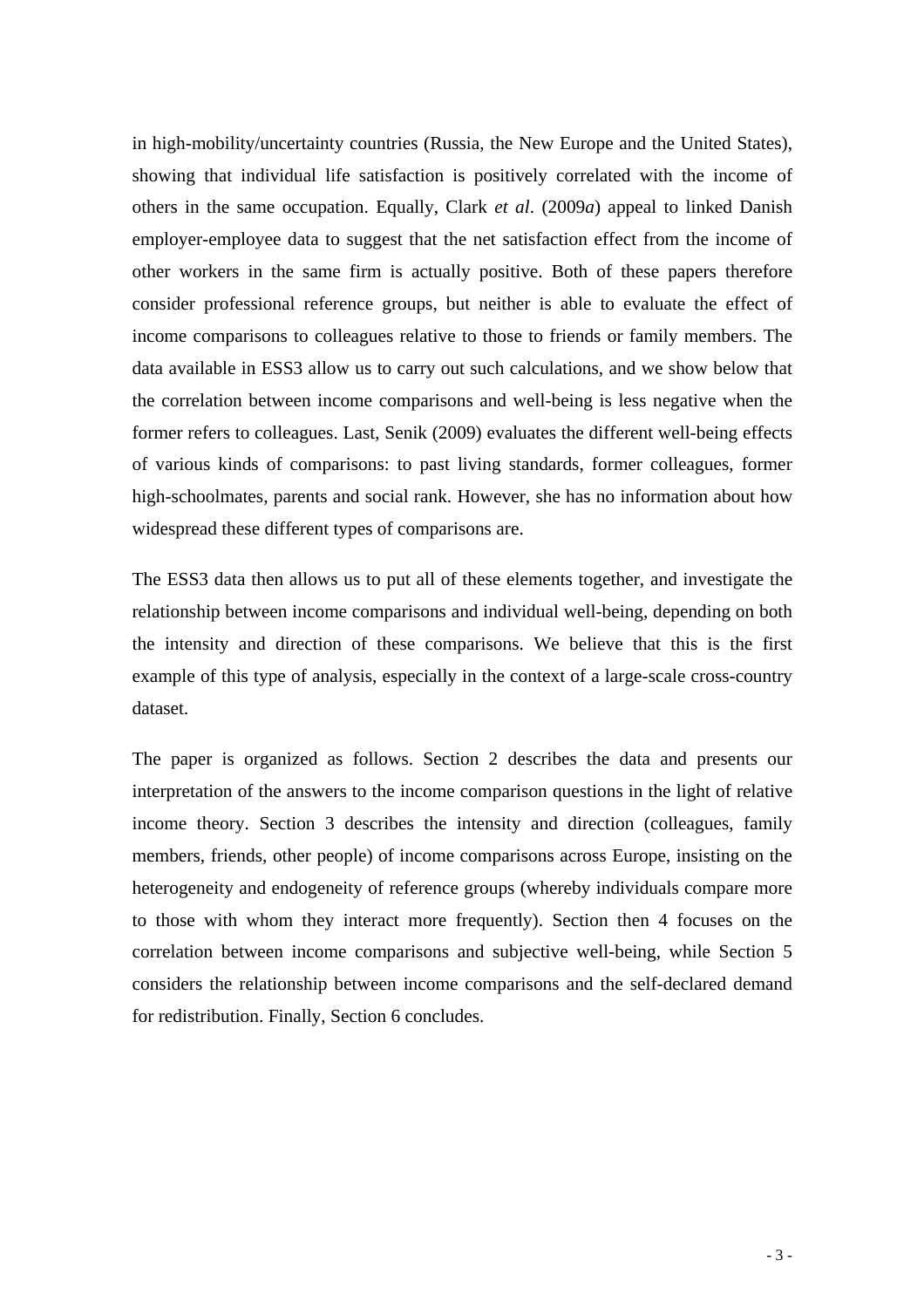#### **2. Data and the interpretation of income comparison questions**

A set of novel and useful questions appeared in Wave 3 of the European Social Survey (the ESS: freely available from [http://www.europeansocialsurvey.org\)](http://www.europeansocialsurvey.org/). The ESS is a multi-country survey which has covered 30 different countries at various points over its first three rounds. Wave 3 of the ESS contains a special module on well-being (see Huppert *et al*., 2009), in which the key income-comparison questions appeared. This wave, collected in 2006/2007, covers 24 different countries. We restrict the sample to those of working age (16-65) and we drop countries in which comparison and income variables are either missing (Cyprus) or not readily usable because they were measured and coded differently (Denmark, Estonia, Hungary, Romania and Ukraine), leaving us with 18 countries.

In the well-being module, after a series of various general questions about life satisfaction and personal values, a number of questions about work-life balance and several aspects of job satisfaction were asked of working respondents. The two incomecomparison questions appear here, and are thus asked uniquely of those who are in paid work. The final regression sample consists of around 19 000 observations.

# *The intensity of income comparisons*

The first comparison question is "*How important is it for you to compare your income with other people's incomes?*". Individuals answered using a showcard, where 0 corresponds to "Not at all important", and 6 is labelled "Very important"; none of the intervening values are labelled. The weighted distribution of answers to this incomecomparison question across 18 European countries is shown in Table 1 below.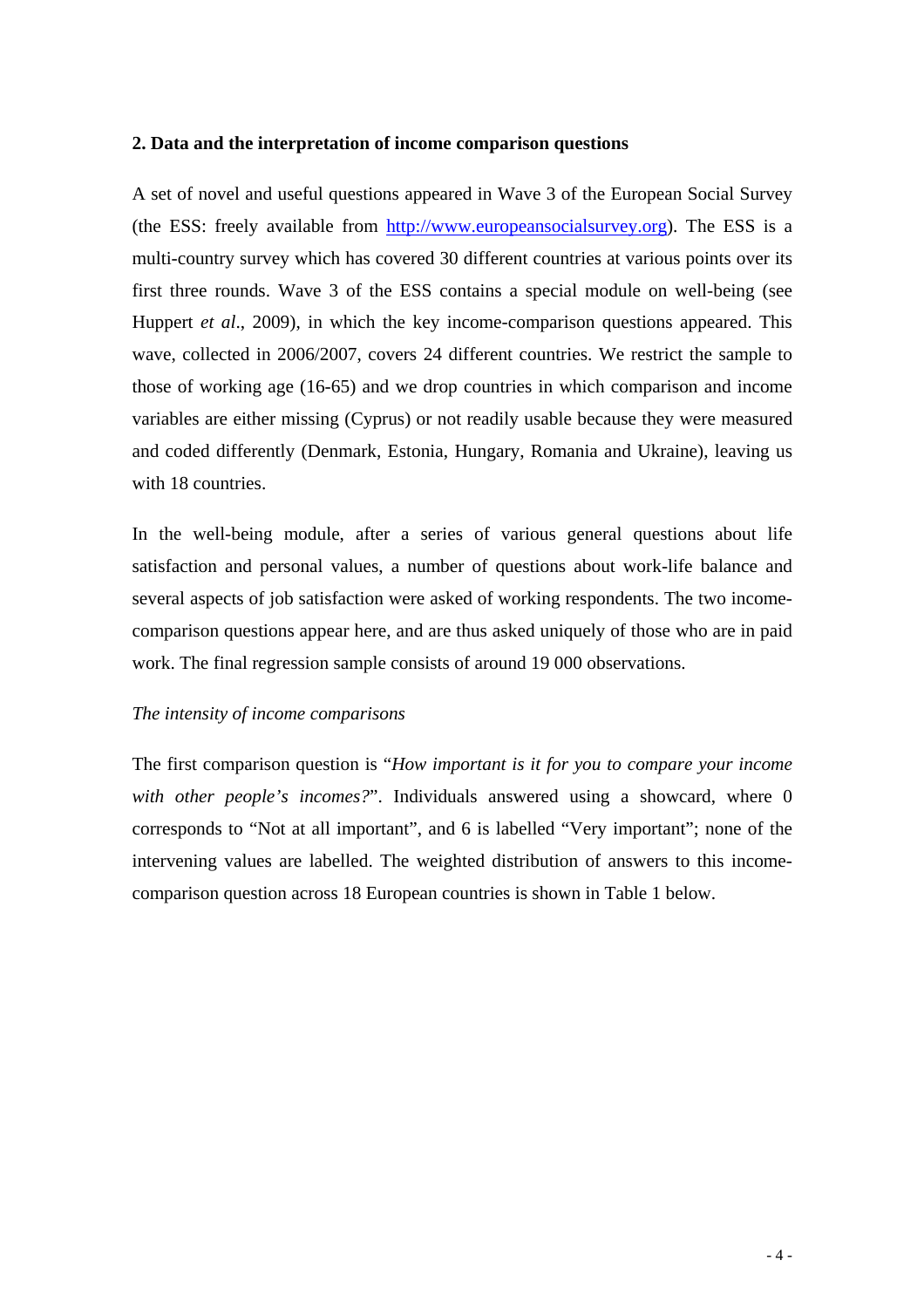|                          | Observations | $\%$  |
|--------------------------|--------------|-------|
|                          |              |       |
| Not at all important     | 4765         | 25.0  |
| 1                        | 2998         | 15.7  |
| $\overline{\mathcal{L}}$ | 2686         | 14.1  |
| 3                        | 3250         | 17.1  |
| 4                        | 2601         | 13.7  |
| 5                        | 1800         | 9.5   |
| Very important           | 953          | 5.0   |
|                          |              |       |
| Total                    | 19053        | 100.0 |

Table 1. "*How important is it for you to compare your income with other people's incomes?*"

*Note*: Weighted statistics. Sample: In paid work aged between 16 and 65.

Table 1 shows that for a quarter of Europeans in this sample, it is "not at all important" to compare their incomes to others. In general there is something of a left-skew in the distribution of comparison intensity, but there are still substantial numbers of individuals towards the top end of the distribution, with 28 per cent of respondents declaring that comparisons are important (with answers of 4 to 6 on the 0 to 6 scale).

# *The direction of income comparisons*

The third wave of the ESS also includes the following question: "*Whose income would you be most likely to compare your own with? Please choose one of the groups on this card: Work colleagues/ Family members/ Friends/ Others/ Don't compare/ Not applicable/ Don't know*." The distribution of answers to this question is shown in Table 2.

| Table 2. "Whose income would you be most likely to compare your own with?" |  |  |  |  |  |  |  |
|----------------------------------------------------------------------------|--|--|--|--|--|--|--|
|                                                                            |  |  |  |  |  |  |  |

|                 | <b>Observations</b> | $\%$  |
|-----------------|---------------------|-------|
| Work colleagues | 6874                | 36.3  |
| Family members  | 1103                | 5.8   |
| Friends         | 2825                | 14.9  |
| Others          | 1344                | 7.1   |
| Don't compare   | 6789                | 35.9  |
|                 |                     |       |
| <b>Total</b>    | 18936               | 100.0 |

*Note:* Weighted statistics*.* Sample: In paid work aged between 16 and 65.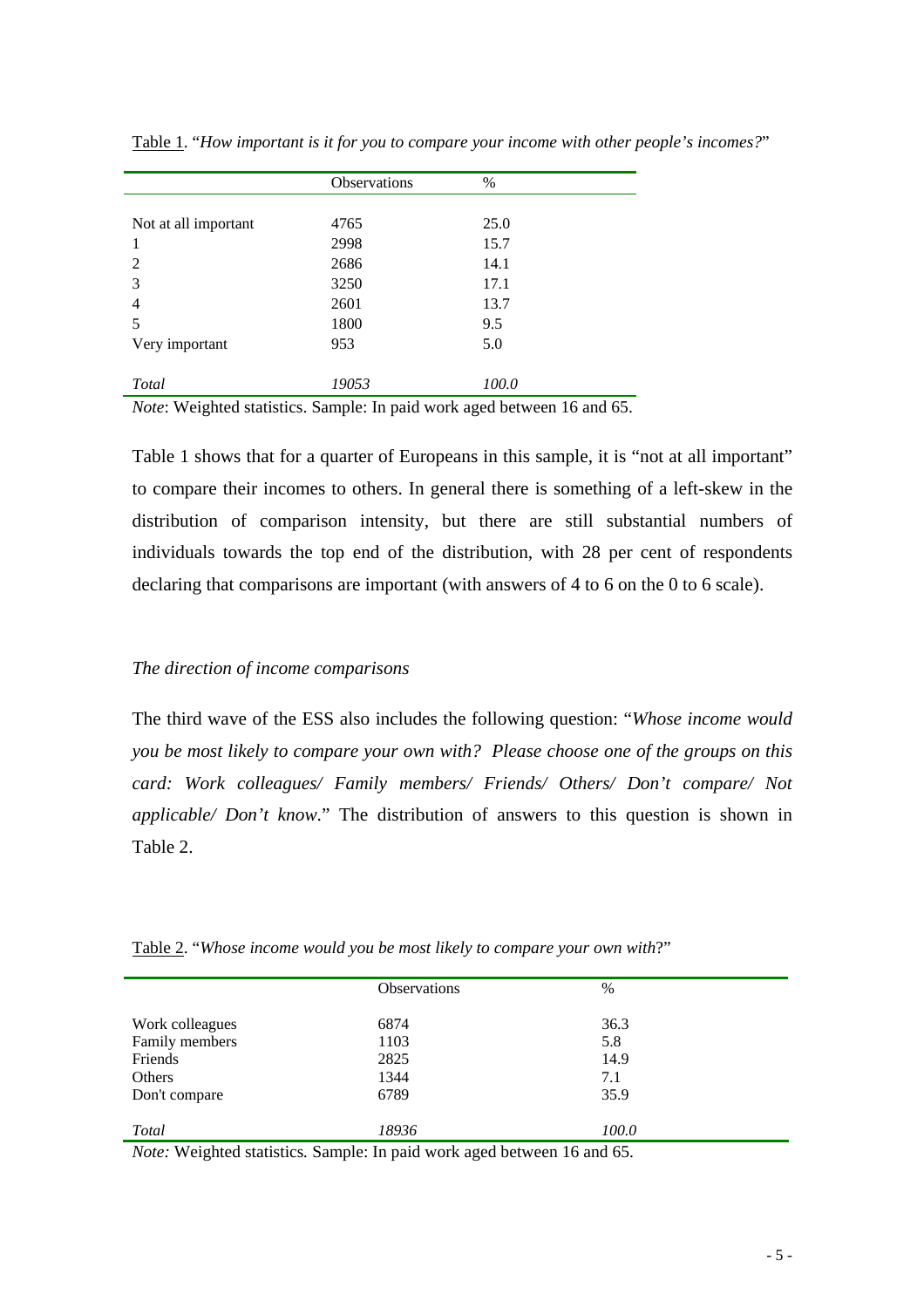Of those who identify a comparison group, the majority compare to their work colleagues or (to a far lesser extent) their friends. Partial correlations (not shown) suggest that the greater the intensity of income comparisons, the more likely that the respondent designates colleagues as her reference group. More than a third of respondents say that they do not compare (Table 2). The correlation between declaring that one "does not compare" (Table 2) and that "comparisons are not at all important" (Table 1) is not perfect (it is equal to 0.45) as the questions reflect two different things. Even so, the cross-tabulations in Table 3 reveal that 73% of those who declare that comparisons are not at all important also say that they "Don't compare".

| <b>Comparisons</b>      | Work<br>colleagues | Family<br>members | <b>Friends</b> | <b>Others</b> | Don't<br>compare | <b>Total</b> |
|-------------------------|--------------------|-------------------|----------------|---------------|------------------|--------------|
| Not at all important    | 16.1               | 4.1               | 5.5            | 1.8           | 72.6             | 100.0        |
|                         | 10.9               | 17.4              | 9.1            | 6.3           | 50.9             | 24.9         |
| $\mathbf{1}$            | 28.9               | 6.8               | 10.0           | 4.4           | 50.0             | 100.0        |
|                         | 12.4               | 18.2              | 10.5           | 9.6           | 22.1             | 15.7         |
| $\overline{2}$          | 42.4               | 7.6               | 15.8           | 5.8           | 28.4             | 100.0        |
|                         | 16.4               | 18.3              | 14.9           | 11.5          | 11.3             | 14.1         |
| $\mathbf{3}$            | 44.1               | 6.4               | 20.5           | 9.2           | 19.8             | 100.0        |
|                         | 20.5               | 18.5              | 23.4           | 21.9          | 9.5              | 17.0         |
| $\overline{\mathbf{4}}$ | 51.7               | 5.8               | 23.1           | 10.8          | 8.6              | 100.0        |
|                         | 19.3               | 13.6              | 21.1           | 20.7          | 3.3              | 13.7         |
| 5                       | 51.9               | 5.4               | 22.0           | 13.4          | 7.3              | 100.0        |
|                         | 13.6               | 8.8               | 14.0           | 18.0          | 2.0              | 9.6          |
| Very important          | 49.6               | 6.0               | 20.9           | 17.1          | 6.5              | 100.0        |
|                         | 6.9                | 5.1               | 7.0            | 12.1          | 0.9              | 5.1          |
| <b>Total</b>            | 36.5               | 5.9               | 15.0           | 7.1           | 35.5             | 100.0        |
|                         | 100.0              | 100.0             | 100.0          | 100.0         | 100.0            | 100.0        |

Table 3. *The Intensity and Direction of Income Comparisons (%)*

*Notes*: Weighted statistics. Sample: In paid work aged between 16 and 65. The first figure in each cell refers to the row percentage and the second to the column percentage.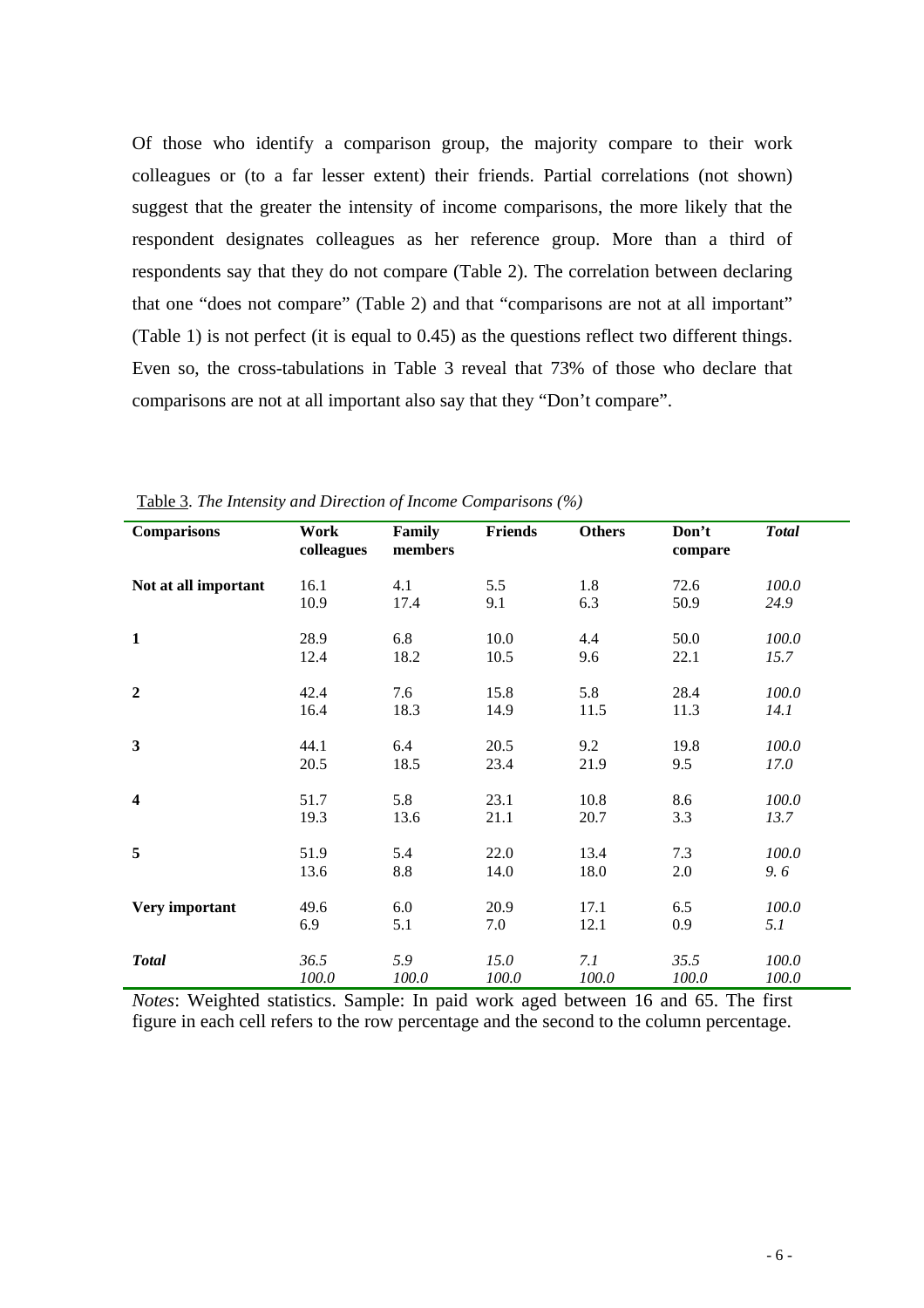As well as describing the prevalence of income comparisons in Europe, we also try to interpret them in the light of relative income theory. A well-being function including a relative income term can be written as follows:

$$
U_i = U_i(y_i, y_i - y_i^*, \underline{X}_i, \ldots) \tag{1}
$$

where  $U_i$  is the well-being of individual *i*,  $y_i$  is her own income,  $y_i^*$  is the income of her reference group, and  $\underline{X}_i$  is the vector of the usual socio-economic correlates of subjective well-being (Di Tella and MacCulloch, 2003).

The proxy measure of individual well-being,  $U_i$ , used here is the answer to the happiness question which appears in the ESS3. Respondents answered the question "*How happy are you*?" by ticking a response on an 11-step ladder, where 0 was labelled "*extremely unhappy*" and 10 "*extremely happy*". The distribution of responses is shown in Table 4 below.

|                          | Frequency | $\frac{0}{0}$ |  |
|--------------------------|-----------|---------------|--|
|                          |           |               |  |
| <b>Extremely unhappy</b> | 49        | 0.3           |  |
| 1                        | 89        | 0.5           |  |
| $\overline{2}$           | 176       | 0.9           |  |
| 3                        | 361       | 1.9           |  |
| 4                        | 462       | 2.4           |  |
| 5                        | 1683      | 8.9           |  |
| 6                        | 1526      | 8.1           |  |
| 7                        | 3747      | 19.8          |  |
| 8                        | 5722      | 30.2          |  |
| 9                        | 3337      | 17.6          |  |
| <b>Extremely happy</b>   | 1813      | 9.6           |  |
| <b>Total</b>             | 18966     | 100.0         |  |

Table 4. *"How happy are you?"* 

*Note*: Weighted statistics. Sample: In paid work aged between 16 and 65.

Empirical work in this area commonly considers that the relationship between wellbeing and income (or log income) is linear. In the first case, equation (1) is parameterized as:

$$
U_i = \alpha + \beta y_i + \gamma (y_i - y_i^*) + \underline{\delta} \cdot X_i + \epsilon_i
$$
\n<sup>(1')</sup>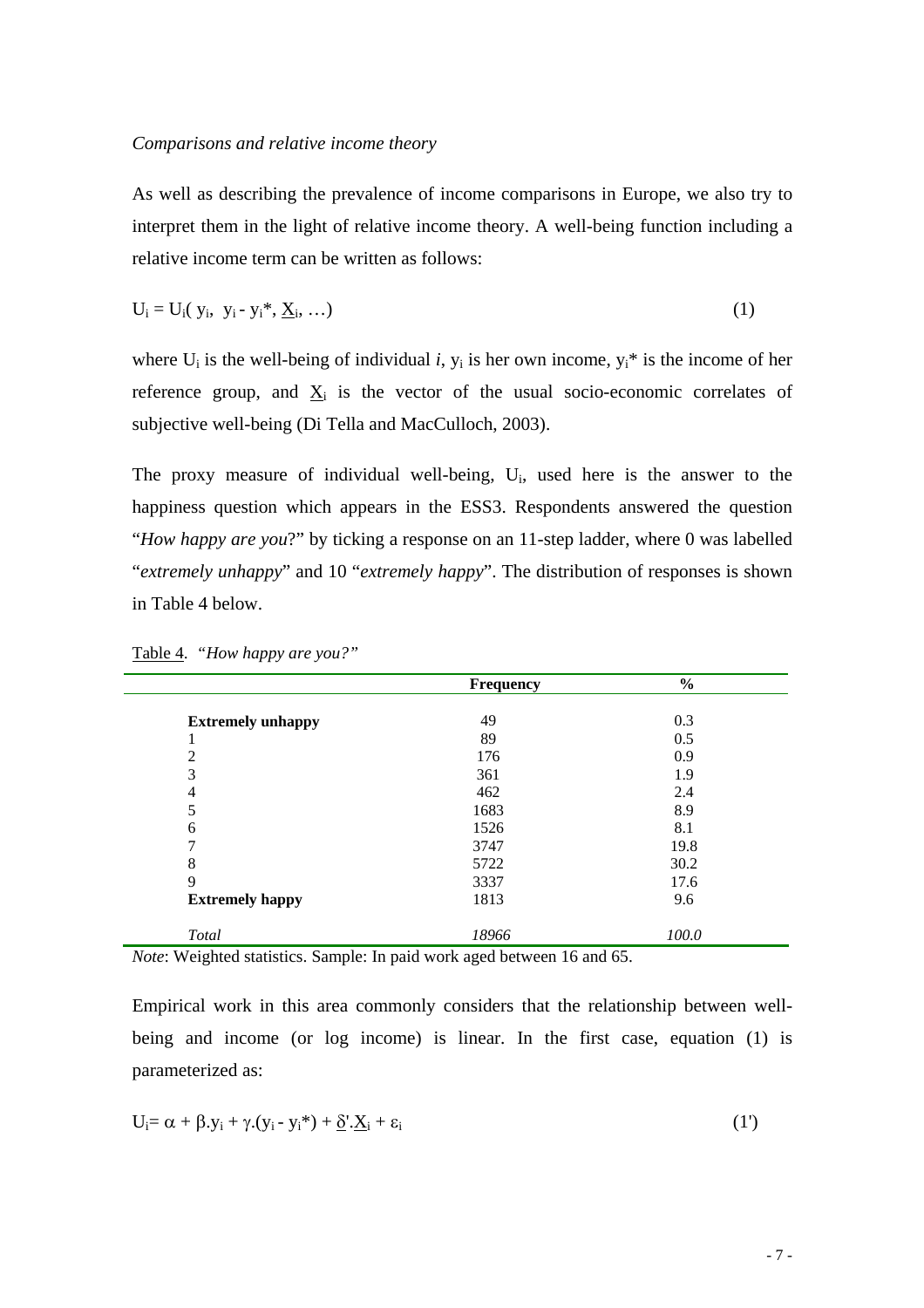where  $\varepsilon_i$  is an error term with standard properties. Information on  $y_i$  is obtained from the dataset at hand; some reference group is then typically posited by the researcher, and  $y_i^*$ is either constructed from within the dataset, or matched in from some other source. The estimation of equation (1') yields estimates of β and γ, which reflect the strength of the correlation between the well-being measure  $(U_i)$  and  $y_i$  and  $(y_i-y_i^*)$  respectively. Both of these are average effects estimated over the whole sample. Equally, with respect to the latter, the nature of the reference group used to calculate  $y_i^*$  is considered to be the same for all individuals. However, there are few *a priori* grounds for the exclusion of heterogeneity, both regarding comparison intensity and the composition of the reference group. Indeed, existing work (Falk and Knell, 2004, and Wood and Taylor, 1991) has suggested that different reference groups in the population reflect diverse coping strategies such as self-enhancement and self-improvement. One major advantage of the third wave of the ESS is that it contains direct information on individual heterogeneity in both of these dimensions.

To interpret the ESS comparison-intensity variable, we slightly rewrite equation (1') above, replacing the direct linear effect of  $y_i - y_i^*$  on  $U_i$  by some general function f(.), and introducing individual-level heterogeneity into this relationship.

$$
U_i = \alpha + \beta y_i + \gamma_i f(y_i - y_i^*) + \underline{\delta} \cdot X_i + \varepsilon_i
$$
\n(2)

The ESS income-comparison intensity variable is argued to provide us with a direct measure of this  $\gamma_i$ .

Along the same lines, respondents' answers about the reference group to which they are most likely to compare yield information on the way in which  $y_i^*$  is formed across individuals, so that we can rewrite (2) as:

$$
U_i = \alpha + \beta y_i + \gamma_i \cdot f(y_i - y^*(k_i)) + \underline{\delta} \cdot \underline{X}_i + \varepsilon_i
$$
\n(3)

where  $k_i$  is a parameter indicating the direction of comparison, and thus the way in which reference group income is calculated, for each individual.

If we estimate a well-being equation, such as (2), with comparison intensity as an explanatory variable (but no measure of relative income), the estimated coefficient will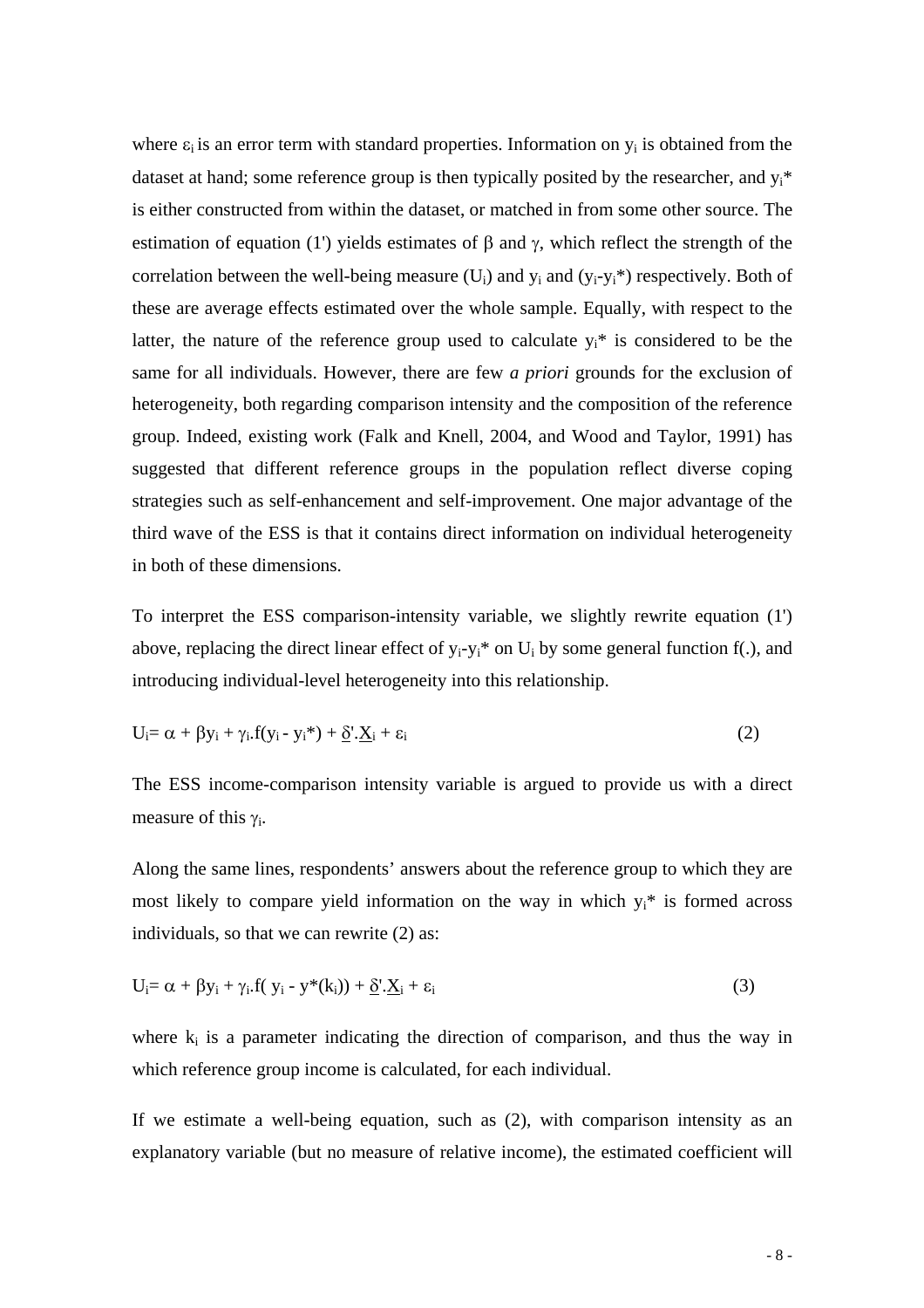indicate the average sign of  $f(y_i - y_i^*)$  across the whole sample; the analogous estimation of equation (3) tells us whether different income reference groups are correlated with individual well-being in the same way.

With respect to the first of these empirical questions, we have no unambiguous prior regarding the sign of  $f(y_i - y_i^*)$ . This sign will first depend on the type of interaction that is at work (i.e. the nature of f(.)) as reference-group income  $(y_i^*)$  rises: envy (where  $f'(.)$  $> 0$ ) or information (where f'(.)  $< 0$ ), as discussed in Section 1. Second, the impact of social comparisons of income on well-being very likely depends on the individual's own income: some do well from such comparisons, others less well. One direct implication of equation (2) under envy is that the correlation between the importance of comparisons and well-being should be more positive for those with higher incomes, for a given level of reference income. Third, the sign of this correlation will likely depend on the way in which  $y_i^*$  is formed. Suppose that there are no information effects and all comparisons are downwards, i.e. everyone compares only to people who are poorer than them, perhaps for self-enhancement reasons (Falk and Knell, 2004). We should then find a positive relationship between the intensity of income comparisons and subjective well-being (as  $y_i > y_i^*$  for everyone). Analogously, if income comparisons are rather upward, as suggested by Duesenberry (1949), greater income-comparison intensity will go hand-in-hand with lower well-being. In this interpretative framework, an average negative estimated coefficient on  $\gamma_i$  suggests that most comparisons are upward (so that  $y_i - y_i^*$  is predominantly negative), whereas a positive average coefficient is consistent with downward comparisons.

Overall, the relationship between comparison intensity and well-being can be either positive or negative. With envy and mostly upwards comparisons we expect a negative correlation between well-being and the importance of comparisons, whereas both envy with downward comparisons and information effects will yield a positive correlation. In practice, our empirical results below identify a significant negative coefficient on the importance of comparisons.

In an ideal dataset, we would be able to combine information on both own income  $y_i$ and reference income  $y_i^*$ , with our measure of comparison intensity ( $\gamma_i$ ), and in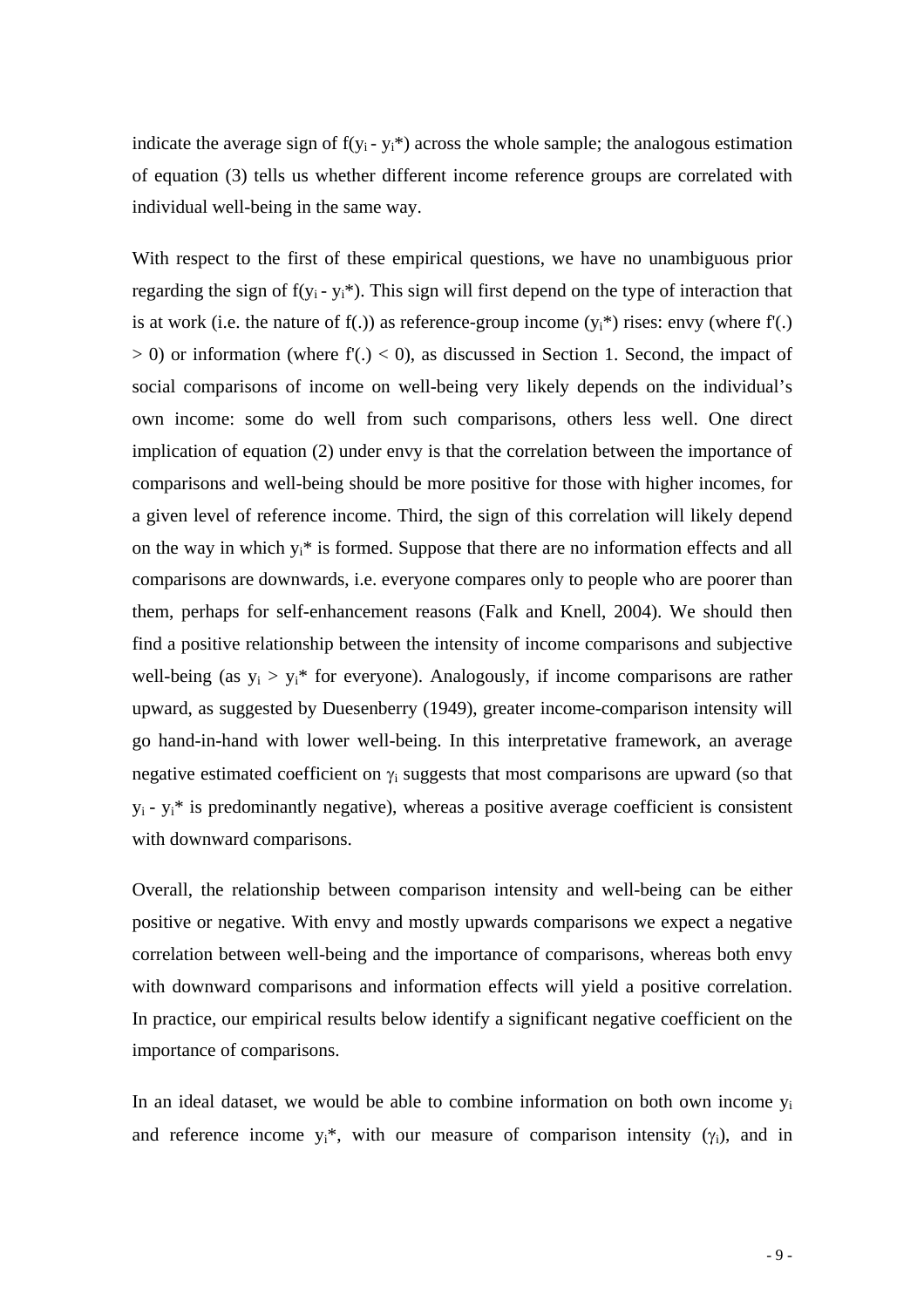particular isolate the effect of the latter according to the value of  $y_i$  -  $y_i$ <sup>\*</sup>. However, as for almost all datasets, the ESS3 data do not contain any direct information on the level of reference income itself, and the relatively crude income measure here (income bands) precludes the calculation of a measure of reference income from within the database.

### *Statistical Specification*

The multivariate analysis of well-being and the intensity and direction of income comparisons is carried out via OLS regressions, using a standard set of individual sociodemographic controls as well as country dummies. Income is measured at the household level in the ESS, and is banded into eleven categories (see the descriptive statistics in the Appendix). In the basic regressions, we include log income, which we calculate using the mid-point of each income bracket. For the lowest income band, we assign a value of half of the upper bound (75 Euros), and for the highest income category a value of 1.5 times the lower bound (10 000 Euros). As the dependent variable is ordinal, rather than cardinal, we should ideally carry out ordered probit or logit analyses. It turns out that the results from cardinal analysis using OLS are very similar to those from ordinal analysis (as in Ferrer-i-Carbonell and Frijters, 2004), and for ease of interpretation we present the former here.

#### **3. The Intensity and Direction of Income Comparisons**

As the main advantage of the ESS data here is arguably to offer direct information on heterogeneity in income-comparison intensity and direction, we start with a simple description of these two novel variables.

#### *The intensity of income comparisons*

To illustrate the degree of income comparisons, we assign the cardinal numbers zero to six to the individual replies detailed in Table 1, and calculate the average intensity of income comparisons by country. Countries with higher average scores therefore attach more importance to income comparisons. Figure 1 depicts these country averages,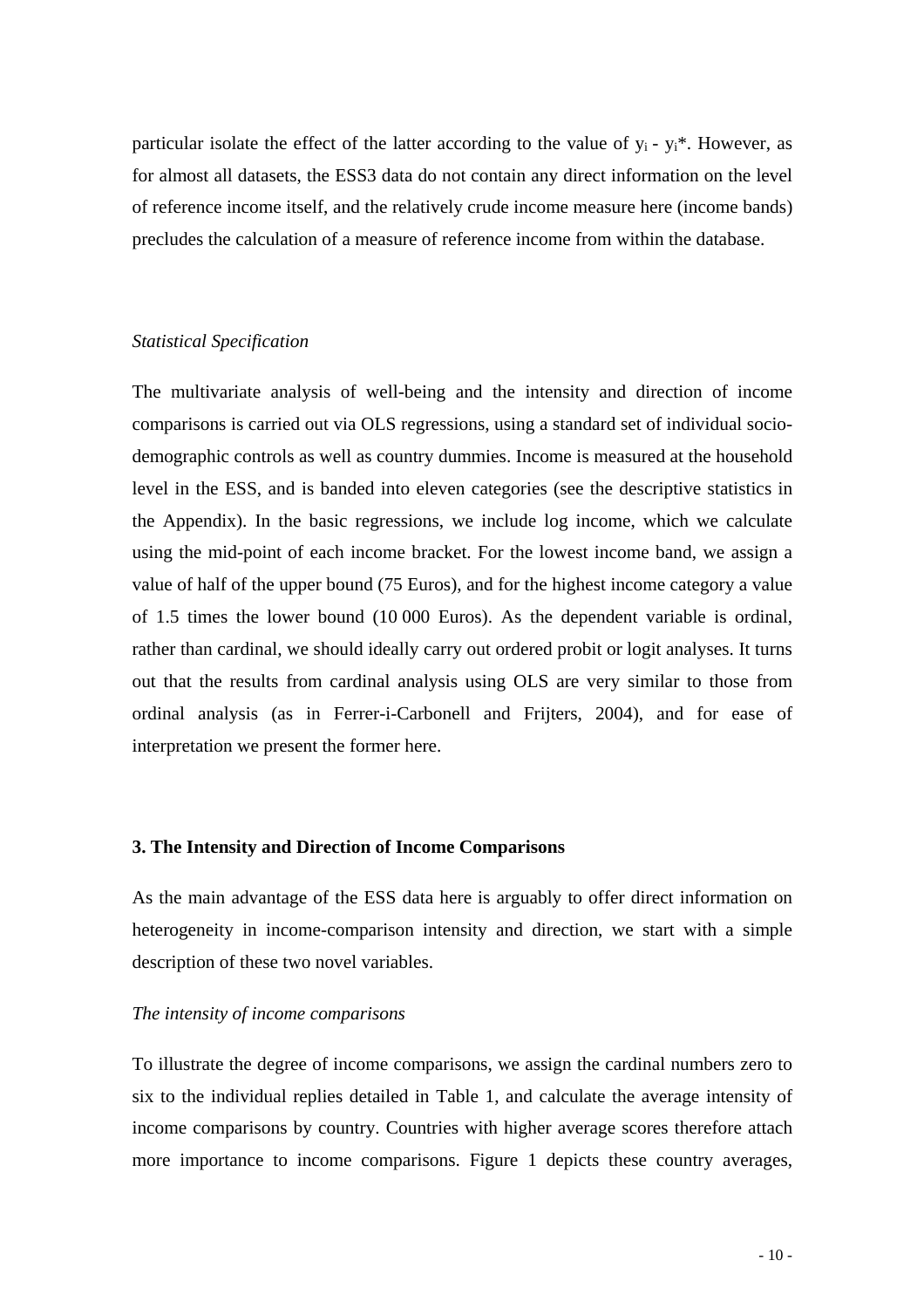ordered from the least to the most comparison-sensitive. Although it is difficult to establish very precise country patterns, most Eastern European countries are found on the right-hand side of this figure, whereas Switzerland and Austria appear towards the left-hand side. Figure 1 also shows the level of Real GDP per capita, taken from the latest available Penn Table (Heston *et al*., 2006). Visual inspection of Figure 1 suggests a negative correlation between average GDP per capita and comparison intensity across countries. As we will show below, the same observation holds within countries as well: individuals with lower incomes seem to attach more weight to income comparisons.

Figure 1. "*How important is it to you to compare your income with other people's incomes*?"



*Notes*: Average weighted income comparison by country (on a 0-6 scale). Real Gross Domestic Product per Capita in 2004, in current dollar prices, source: Heston, Summers and Aten, Penn World Table, 2006.

Table 5 provides an individual-level analysis of comparison intensity (which we identify with the  $\gamma_i$  parameter in equation (2)). Those who live in lower-income households compare their incomes more (this relationship is non-linear and is stronger at the lower end of the income distribution, as income appears in logs here).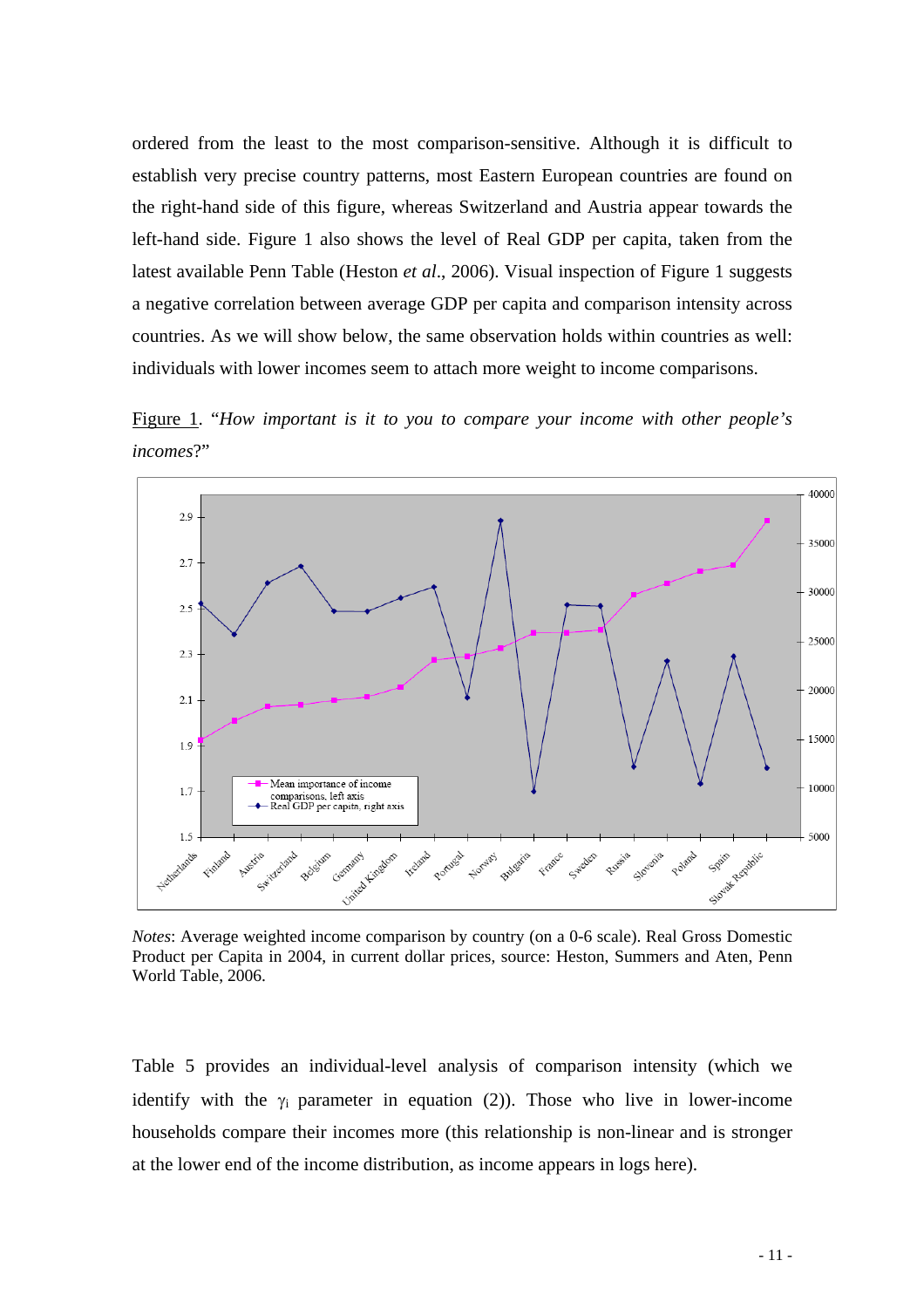The self-employed (who constitute 12% of the sample) compare their incomes significantly less than do employees; beyond this, most of the occupational variables are insignificant. The single compare more, but there is no significant gender difference in the intensity of income comparisons. The country dummies are very significant, and show that, compared to Austria, Finland and the Netherlands, respondents in other countries, and in particular Eastern European countries (Poland, Russia, Slovenia, and Slovakia) attach more weight to comparisons. The ranking of the estimated coefficients on the country dummies is similar to that illustrated in Figure 1. We also carried out separate regressions by country, despite the rather small resulting sample sizes: these did not reveal any overall startling differences between countries.

| "How important is it to you to compare your income with other people's incomes?" |             |                |
|----------------------------------------------------------------------------------|-------------|----------------|
|                                                                                  | Coefficient | Standard error |
|                                                                                  |             |                |
| Male                                                                             | $-0.020$    | (0.038)        |
|                                                                                  |             |                |
| Log household income                                                             | $-0.062**$  | (0.028)        |
|                                                                                  |             |                |
| Age (omitted: $16-25$ )                                                          |             |                |
| $25 - 50$                                                                        | 0.025       | (0.088)        |
| over 50                                                                          | $-0.158$    | (0.095)        |
|                                                                                  |             |                |
| <b>Education</b> (omitted: Primary)                                              |             |                |
| Secondary                                                                        | $-0.059$    | (0.051)        |
| Tertiary                                                                         | $0.176**$   | (0.062)        |
|                                                                                  |             |                |
| Marital status (omitted: Never in a couple)                                      |             |                |
| Married                                                                          | $-0.109**$  | (0.051)        |
| Separated                                                                        | $-0.200***$ | (0.057)        |
| Widow                                                                            | $-0.190$    | (0.113)        |
|                                                                                  |             |                |
| Ever given birth to child                                                        | 0.018       | (0.040)        |
|                                                                                  |             |                |
| <b>Country</b> (omitted: Austria)                                                |             |                |
| Belgium                                                                          | 0.015       | (0.027)        |
| Bulgaria                                                                         | $0.203***$  | (0.062)        |
| Finland                                                                          | $-0.077**$  | (0.033)        |
| France                                                                           | $0.250***$  | (0.020)        |
| Germany                                                                          | $0.072**$   | (0.031)        |
| Ireland                                                                          | $0.173***$  | (0.031)        |
| Netherlands                                                                      | $-0.169***$ | (0.026)        |
| Norway                                                                           | $0.256***$  | (0.042)        |
| Poland                                                                           | $0.472***$  | (0.038)        |
| Portugal                                                                         | $0.179***$  | (0.025)        |
| Russia                                                                           | $0.348***$  | (0.060)        |

Table 5 . *The Importance of Income Comparisons. OLS estimates*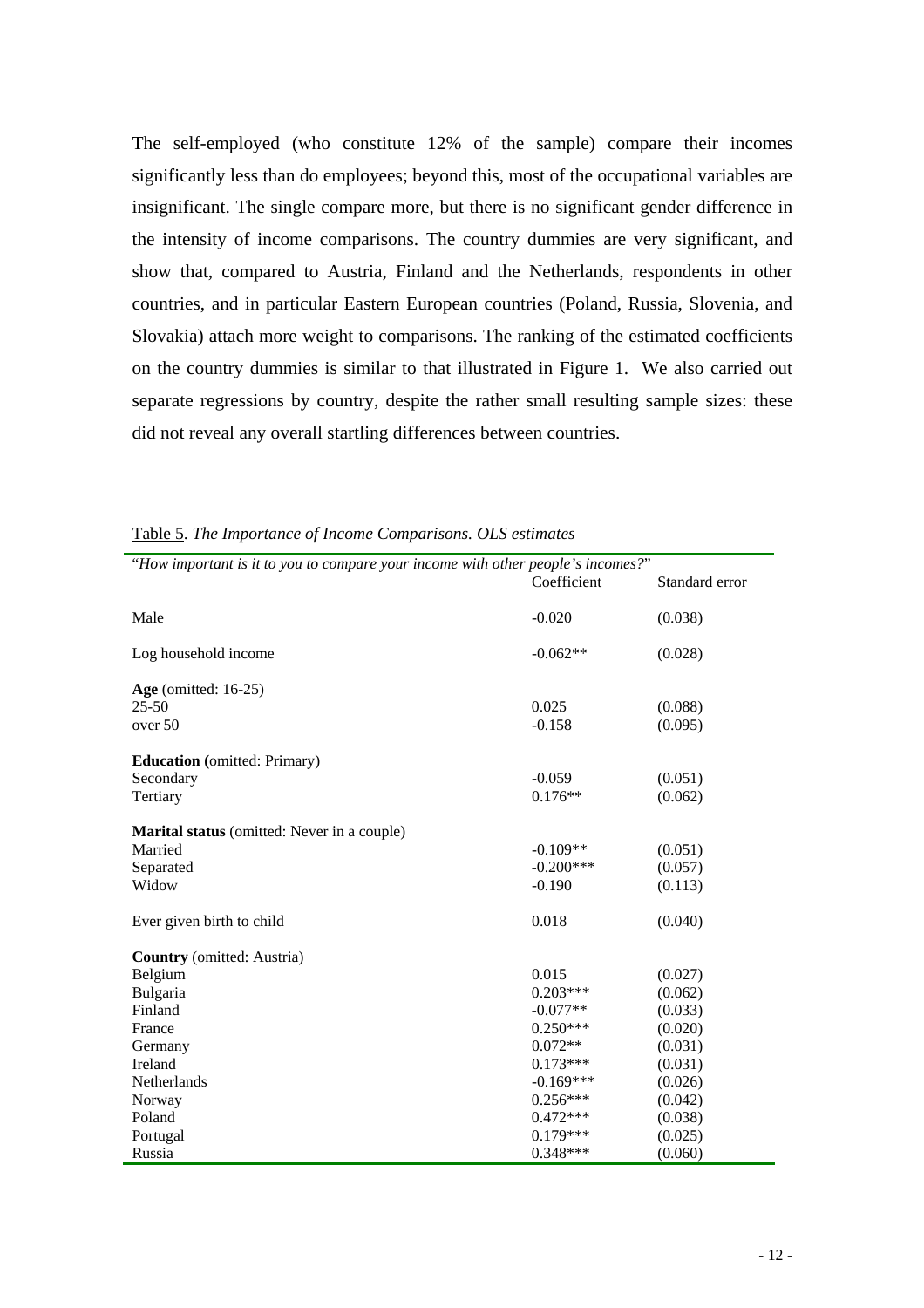| Slovakia                                            | $0.828***$  | (0.038) |
|-----------------------------------------------------|-------------|---------|
| Slovenia                                            | $0.501***$  | (0.021) |
| Spain                                               | $0.607***$  | (0.010) |
| Sweden                                              | $0.329***$  | (0.035) |
| Switzerland                                         | 0.026       | (0.037) |
| <b>United Kingdom</b>                               | $0.123***$  | (0.024) |
| Self-Employed (as opposed to employees)             | $-0.581***$ | (0.040) |
| <b>Occupation</b> (omitted: Elementary professions) |             |         |
| <b>Armed Forces</b>                                 | $-0.683**$  | (0.249) |
| Legislators, senior officials and managers          | $-0.114$    | (0.120) |
| Professionals                                       | 0.010       | (0.084) |
| Technicians and associate professionals             | $-0.018$    | (0.084) |
| Clerks                                              | $-0.088$    | (0.103) |
| Service workers and shop and market sales workers   | $-0.161$    | (0.108) |
| Skilled agricultural and fishery workers            | $0.311**$   | (0.141) |
| Craft and related trades workers                    | 0.001       | (0.106) |
| Plant and machine operators and assemblers          | $-0.032$    | (0.102) |
| <b>Observations</b>                                 | 14983       |         |
| R-squared                                           | 0.037       |         |

*Notes*: \*, \*\* and \*\*\* denote significance at the 10%, 5% and 1% levels respectively. Standard errors in parentheses are clustered by country.

#### *Who compares to whom?*

While it is very useful to have information on the general intensity of income comparisons, as described above, we would also like to know to whom people actually compare, i.e. whose incomes appear in  $y^*(k_i)$ ? If reference groups are to an extent endogenous, they will likely depend on the respondent's age, marital status, labour market status, and so on. To investigate, Table 6 presents the results of a multinomial logit regression of the choice of reference group. The coefficients here reflect the probability of choosing the given reference group relative to the omitted category ("work colleagues").

nuances this result by showing that they are significantly less likely to compare to their colleagues, but more likely to compare to family members, friends and "others". Almost Table 5 suggested that the self-employed were less likely to compare in general. Table 6 all employees (except those in agriculture), compare more to their colleagues than do those in the omitted category (elementary occupations); this is especially true for those in more professional occupations.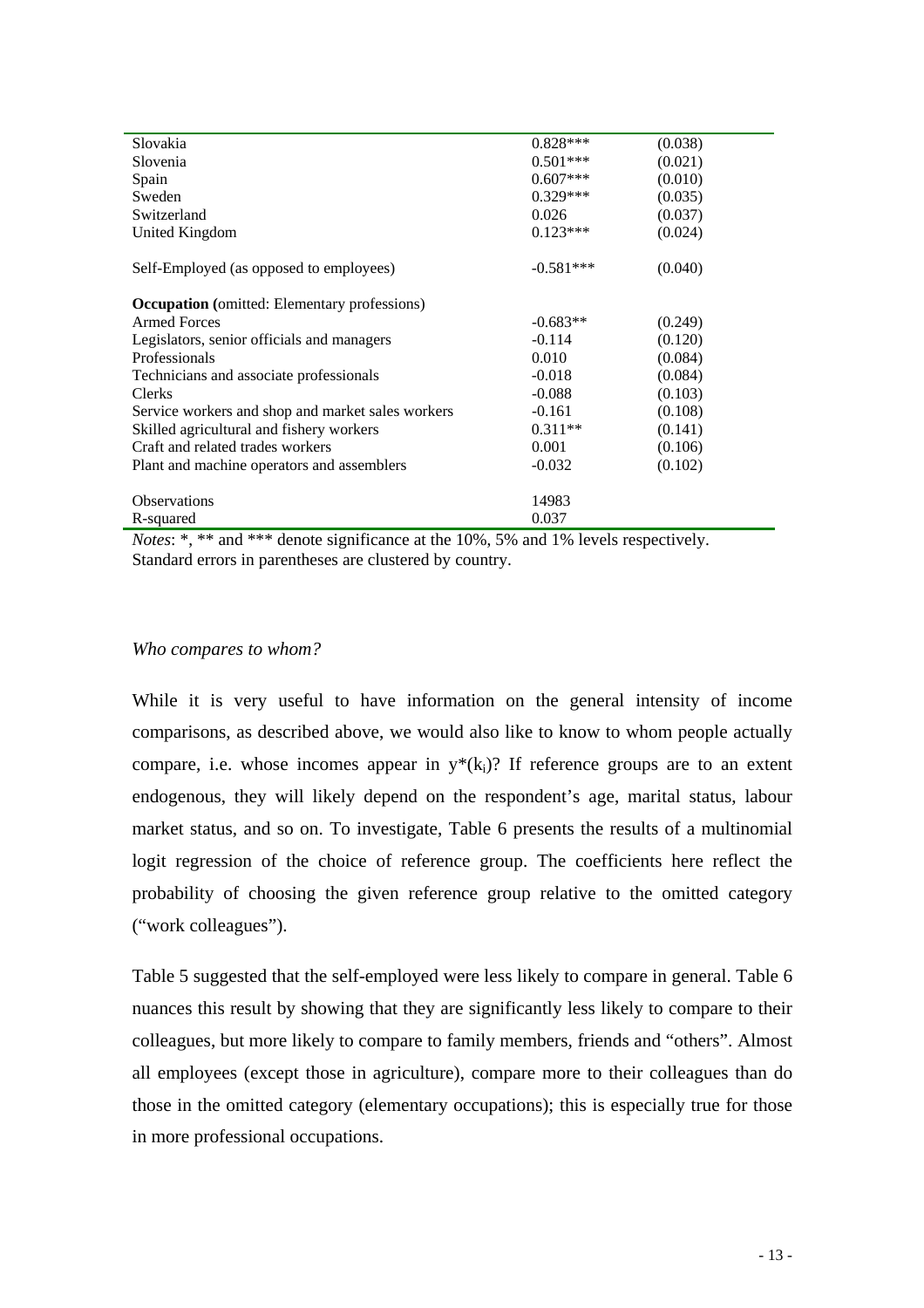With respect to the demographic variables, men compare less to family members than do women. Comparisons to colleagues (and "others") increase after the age of 25, whereas the opposite is true of comparisons to family members and friends. The married compare more to family members and friends, and individuals with children compare more to family members. The results here are consistent with the comparison benchmark partly reflecting the kinds of regular social interactions that individuals experience.

more to their colleagues, while the Spanish, Irish, Polish and Finnish compare more to family members. Those in Eastern Europe (except Poland) compare significantly less to Regarding the country dummies, individuals in central Continental Europe compare their family than do others.

|                                      | <b>Family members</b> |          | <b>Friends</b> |          | <b>Others</b> |          | Don't compare |          |
|--------------------------------------|-----------------------|----------|----------------|----------|---------------|----------|---------------|----------|
|                                      | Coef.                 | Std.err. | Coef.          | Std.err. | Coef.         | Std.err. | Coef.         | Std.err. |
| Male                                 | $-0.452$              | (0.098)  | 0.052          | (0.071)  | 0.157         | (0.094)  | $-0.026$      | (0.067)  |
| Log household income                 | $-0.011$              | (0.066)  | $-0.040$       | (0.049)  | $-0.137$      | (0.049)  | $-0.053$      | (0.049)  |
| Age (omitted: $16-25$ )              |                       |          |                |          |               |          |               |          |
| Age 25-50                            | $-0.532$              | (0.148)  | $-0.751$       | (0.110)  | 0.165         | (0.126)  | $-0.083$      | (0.111)  |
| Age over 50                          | $-0.638$              | (0.161)  | $-1.216$       | (0.160)  | 0.241         | (0.141)  | 0.200         | (0.099)  |
| <b>Education</b> (omitted : Primary) |                       |          |                |          |               |          |               |          |
| Secondary education                  | $-0.030$              | (0.102)  | $-0.059$       | (0.075)  | $-0.136$      | (0.119)  | $-0.097$      | (0.066)  |
| Tertiary education                   | 0.082                 | (0.157)  | $-0.001$       | (0.106)  | $-0.012$      | (0.109)  | $-0.319$      | (0.093)  |
| Marital status (omitted: Never in    |                       |          |                |          |               |          |               |          |
| couple)                              |                       |          |                |          |               |          |               |          |
| Married                              | 0.333                 | (0.102)  | $-0.291$       | (0.082)  | $-0.010$      | (0.109)  | 0.227         | (0.056)  |
| Separated                            | $-0.111$              | (0.182)  | $-0.237$       | (0.091)  | $-0.008$      | (0.109)  | 0.278         | (0.063)  |
| Widowed                              | $-0.269$              | (0.353)  | 0.020          | (0.231)  | $-0.081$      | (0.278)  | 0.308         | (0.178)  |
| Ever Had Children                    | 0.211                 | (0.106)  | $-0.147$       | (0.094)  | 0.177         | (0.094)  | 0.021         | (0.058)  |
| <b>Country</b> (omitted: Austria)    |                       |          |                |          |               |          |               |          |
| Belgium                              | $-0.144$              | (0.061)  | $-0.370$       | (0.054)  | 0.580         | (0.054)  | $-0.031$      | (0.035)  |
| Bulgaria                             | $-1.434$              | (0.165)  | 0.082          | (0.102)  | 1.143         | (0.133)  | 0.013         | (0.123)  |
| Finland                              | $-0.291$              | (0.070)  | 0.043          | (0.068)  | 0.070         | (0.062)  | $-0.170$      | (0.046)  |
| France                               | $-0.551$              | (0.075)  | $-0.217$       | (0.050)  | 0.651         | (0.065)  | $-0.008$      | (0.039)  |
| Germany                              | 0.389                 | (0.039)  | 0.143          | (0.026)  | 0.578         | (0.021)  | 0.353         | (0.019)  |
| Ireland                              | 0.423                 | (0.063)  | $-0.109$       | (0.049)  | 0.718         | (0.058)  | $-0.779$      | (0.036)  |
| Netherlands                          | 0.047                 | (0.048)  | $-0.677$       | (0.035)  | 0.323         | (0.032)  | $-0.161$      | (0.022)  |
| Norway                               | 0.115                 | (0.059)  | 0.040          | (0.052)  | 0.333         | (0.033)  | $-0.298$      | (0.032)  |
| Poland                               | 0.211                 | (0.037)  | $-0.120$       | (0.049)  | 0.167         | (0.050)  | $-0.014$      | (0.032)  |
| Portugal                             | $-0.352$              | (0.032)  | $-0.297$       | (0.041)  | 0.431         | (0.044)  | $-0.011$      | (0.029)  |
| Russia                               | $-1.059$              | (0.087)  | $-0.416$       | (0.064)  | 0.059         | (0.065)  | $-1.203$      | (0.050)  |
| Slovakia                             | 0.507                 | (0.089)  | 0.688          | (0.061)  | 0.905         | (0.074)  | 0.201         | (0.068)  |

Table 6. *"Whose income would you be most likely to compare your own with?" Multinomial logit regression. Omitted category: "Work colleagues".*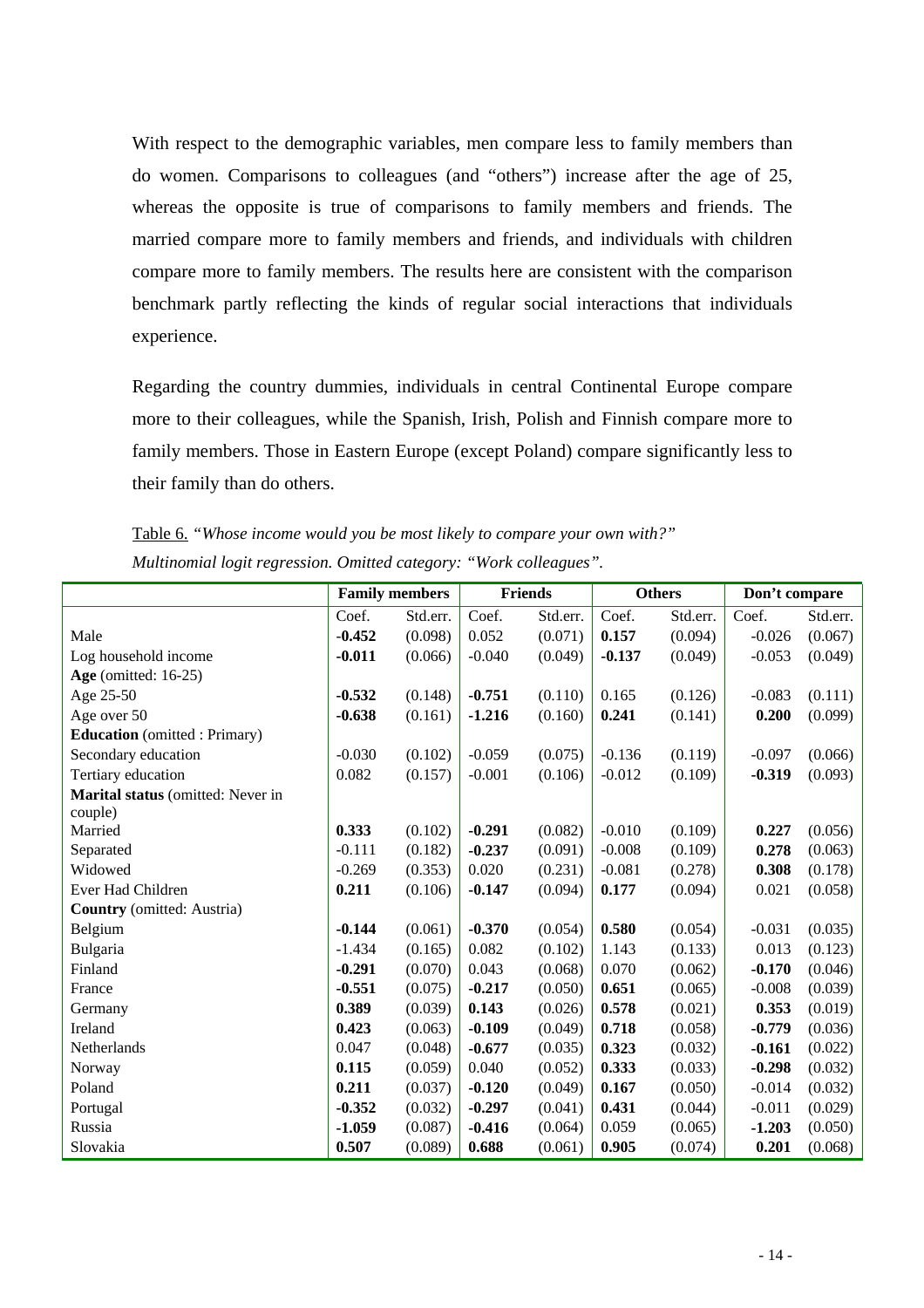| Slovenia                                 | $-0.323$ | (0.050) | $-1.309$ | (0.035) | $-0.349$ | (0.034) | $-0.467$ | (0.031) |
|------------------------------------------|----------|---------|----------|---------|----------|---------|----------|---------|
| Spain                                    | $-0.563$ | (0.158) | 0.103    | (0.100) | $-0.584$ | (0.130) | $-0.105$ | (0.118) |
| Sweden                                   | $-0.672$ | (0.061) | $-1.122$ | (0.048) | $-0.405$ | (0.060) | $-1.276$ | (0.036) |
| Switzerland                              | $-0.298$ | (0.056) | $-0.490$ | (0.035) | $-0.184$ | (0.047) | $-0.503$ | (0.034) |
| United Kingdom                           | $-0.886$ | (0.107) | $-0.874$ | (0.061) | 0.138    | (0.095) | $-0.390$ | (0.072) |
| Self-employed                            | 0.533    | (0.155) | 0.963    | (0.124) | 0.900    | (0.134) | 1.269    | (0.081) |
| <b>Occupation</b> (omitted: Elementary)  |          |         |          |         |          |         |          |         |
| Legislators, senior officials and        | $-0.837$ | (0.242) | 0.012    | (0.131) | 0.390    | (0.137) | $-0.097$ | (0.117) |
| managers                                 |          |         |          |         |          |         |          |         |
| Professionals                            | $-0.996$ | (0.191) | $-0.320$ | (0.106) | 0.082    | (0.191) | $-0.497$ | (0.087) |
| Technicians and associate professionals  | $-0.899$ | (0.177) | $-0.304$ | (0.108) | $-0.055$ | (0.163) | $-0.469$ | (0.080) |
| Clerks                                   | $-0.742$ | (0.152) | $-0.167$ | (0.150) | $-0.317$ | (0.193) | $-0.300$ | (0.152) |
| Service workers and shop and market      | $-0.422$ | (0.134) | $-0.016$ | (0.123) | 0.198    | (0.149) | $-0.099$ | (0.127) |
| sales workers                            |          |         |          |         |          |         |          |         |
| Skilled agricultural and fishery workers | $-0.150$ | (0.313) | $-0.113$ | (0.291) | 0.416    | (0.347) | $-0.422$ | (0.191) |
| Craft and related trades workers         | $-0.546$ | (0.174) | $-0.302$ | (0.123) | $-0.185$ | (0.166) | $-0.467$ | (0.105) |
| Plant and machine operators and          | $-0.603$ | (0.209) | $-0.303$ | (0.092) | $-0.334$ | (0.145) | $-0.499$ | (0.104) |
| assemblers                               |          |         |          |         |          |         |          |         |
| Constant                                 | $-0.570$ | (0.510) | 0.760    | (0.406) | $-1.250$ | (0.412) | 0.740    | (0.396) |
| <b>Observations</b>                      | 13539    |         |          |         |          |         |          |         |
| Pseudo R <sub>2</sub>                    | 0.0568   |         |          |         |          |         |          |         |
| Log Pseudolikelihood                     | $-17574$ |         |          |         |          |         |          |         |

Notes: Multinomial logit regressions of the answer to the question "Whose income would you be most likely to compare your own with?" The possible answers are Work colleagues (the omitted category), Family members, Friends, Others, Don't compare, Not applicable, and Don't know. The 32 observations on members of the Armed Forces are dropped here, as only one chose Family as the comparison group. Standard errors in parentheses are clustered by country. Bold coefficients are significant at the five per cent level or better.

To explore a little more the idea that reference groups reflect the type of social interactions that individuals experience, we appeal to a number of other questions that appear in the ESS (the exact formulation of these questions and the distribution of the answers to them are shown in the Appendix). The specific regression results are not shown here due to space constraints, but are available on request. These findings are summarised in Table 11 at the end of the paper.

- Those with no internet access (23% of the sample) attach less importance to income comparisons.
- sample) compare more in general, especially to "others". • Those who spend more than one hour per weekday watching TV (72% of the
- City-dwellers (rather than country villages or countryside) constitute 60% of the sample and compare more, especially to "friends".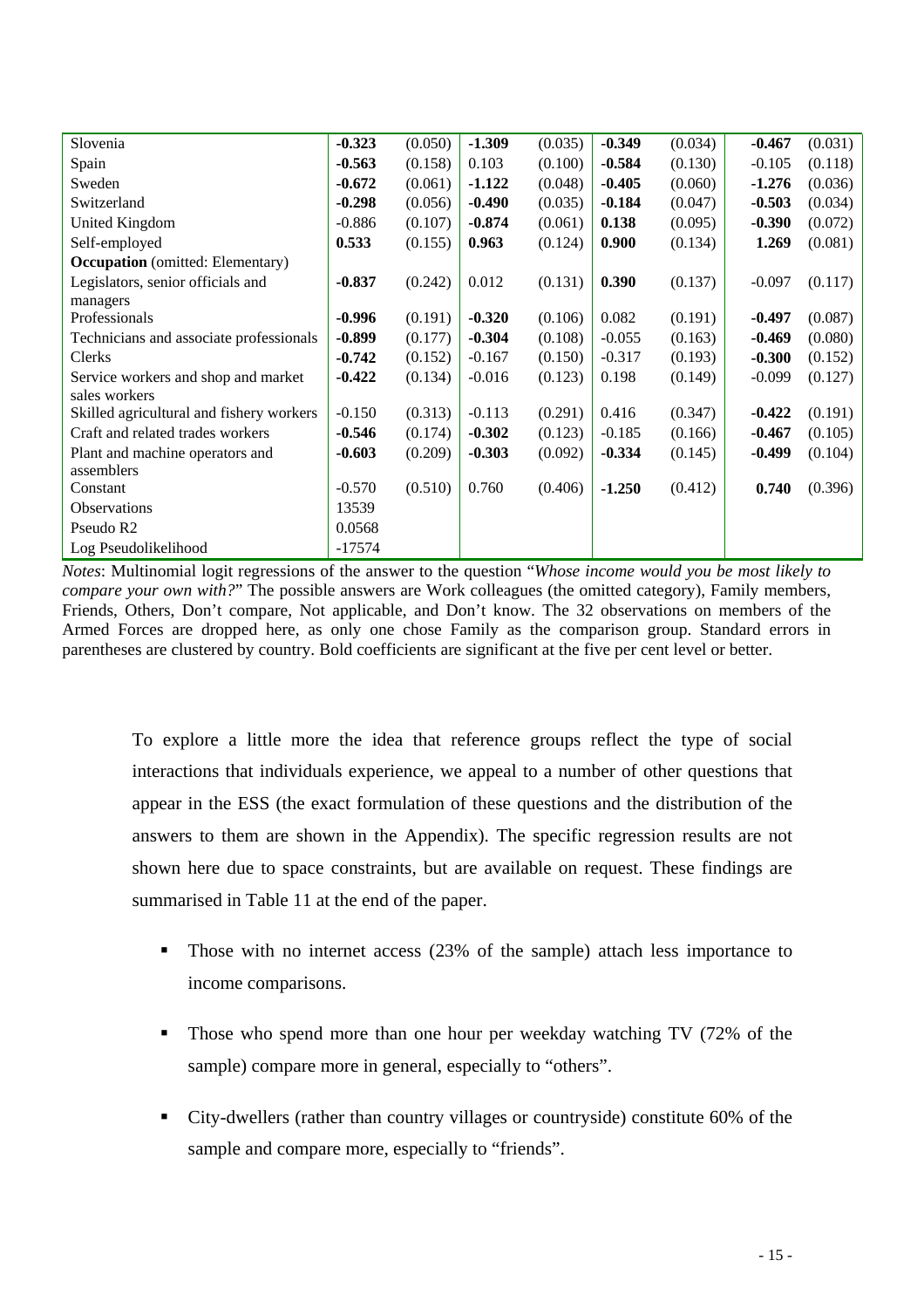- **People who have never had a paid job (9% of the total sample) compare less.**
- **Those who work in small firms with less than 100 employees (64% of the** sample) compare less in general. They compare less to their colleagues and more to friends and family members.
- . with contractual hours of work per week. The intensity of comparisons (in particular to colleagues, but not to friends) rises
- rather to friends) than do those whose main household income source is wages (who compare more to colleagues). • Those in households whose main income source is transfers compare less (and
- **People who declare that they often "***meet socially***", are more likely to compare** to friends, and less to colleagues; they also attach less importance to income comparisons in general.
- . *in life to be successful and that people recognize achievements*" and those who agree that "*it is important in life to be rich, have money and buy expensive*  Those who declare that it is "very much like them" to think that "*it is important things*" compare significantly more, and in particular to their colleagues.

To sum up, when talking about "income comparisons", most people seem to have in mind comparisons to colleagues, rather than to other non-professional groups. However, beyond this broad statement, comparison benchmarks seem to be partly endogenous: people compare to the groups with whom they interact more frequently.

# **4. Comparisons and Well-Being**

Income comparisons therefore seem to part of the life of a majority of people, with the specific comparison benchmark varying according to the individual's own labourmarket and social position. We now ask whether there is any correlation between self-declared happiness as a proxy measure of  $U_i$ . income comparisons and well-being. We do so by estimating equations (2) and (3), with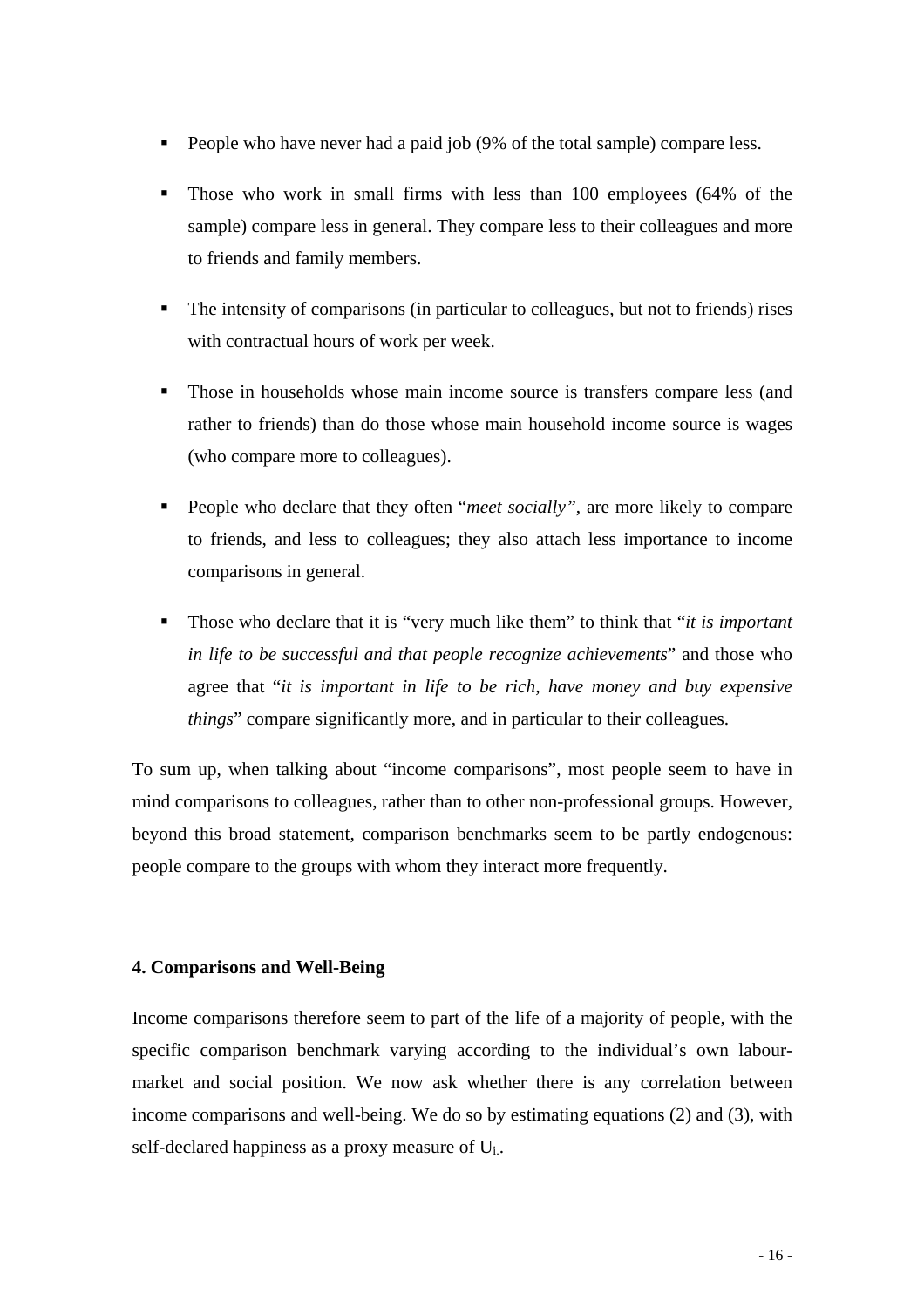We first check that the estimated happiness function is "well-behaved" in terms of the usual correlates of subjective well-being (see Clark *et al.*, 2008*b*). The regression results (not shown for space reasons) confirm that self-declared happiness is indeed higher for richer and younger people, the married, women (although not significantly so in Southern and Eastern Europe) and for more professional occupations. Those in Scandinavian countries report the highest happiness scores, and those in Eastern Europe the lowest.

| How happy are you?                                                                          |                    |             |             |            |             |
|---------------------------------------------------------------------------------------------|--------------------|-------------|-------------|------------|-------------|
|                                                                                             |                    | (1)         | (2)         | (3)        | (4)         |
| Log household income                                                                        |                    | $0.237***$  | $0.238***$  | $0.239***$ | $0.234***$  |
|                                                                                             |                    | (0.047)     | (0.046)     | (0.046)    | (0.046)     |
| Important to compare income                                                                 |                    | $-0.094***$ |             |            | $-0.081***$ |
|                                                                                             |                    | (0.013)     |             |            | (0.013)     |
| Important to compare income with other people's income (Omitted: 0= "Not at all important") |                    |             |             |            |             |
| 1                                                                                           |                    |             | $-0.245***$ |            |             |
|                                                                                             |                    |             | (0.045)     |            |             |
| $\overline{2}$                                                                              |                    |             | $-0.411***$ |            |             |
|                                                                                             |                    |             | (0.060)     |            |             |
| 3                                                                                           |                    |             | $-0.448***$ |            |             |
|                                                                                             |                    |             | (0.075)     |            |             |
| $\overline{4}$                                                                              |                    |             | $-0.458***$ |            |             |
|                                                                                             |                    |             | (0.074)     |            |             |
| 5                                                                                           |                    |             | $-0.482***$ |            |             |
|                                                                                             |                    |             | (0.063)     |            |             |
|                                                                                             | 6 (Very important) |             | $-0.549***$ |            |             |
|                                                                                             |                    |             | (0.109)     |            |             |
| Comparison direction (Omitted: "Friends")                                                   |                    |             |             |            |             |
|                                                                                             | Work colleagues    |             |             | $0.132***$ | $0.118**$   |
|                                                                                             |                    |             |             | (0.043)    | (0.041)     |
|                                                                                             | Family members     |             |             | $0.166*$   | 0.108       |
|                                                                                             |                    |             |             | (0.084)    | (0.082)     |
|                                                                                             | Others             |             |             | $-0.095*$  | $-0.062$    |
|                                                                                             |                    |             |             | (0.048)    | (0.049)     |
|                                                                                             | Don't compare      |             |             | $0.316***$ | $0.142***$  |
|                                                                                             |                    |             |             | (0.049)    | (0.035)     |
| Observations                                                                                |                    | 14942       | 14942       | 14768      | 14768       |
| R-squared                                                                                   |                    | 0.17        | 0.172       | 0.161      | 0.166       |

Table 7. *Happiness and Income Comparisons (OLS)* 

*Notes*: \*, \*\* and \*\*\* denote significance at the 10%, 5% and 1% levels respectively. Standard errors in parentheses are clustered by country. Other controls as in Table 5: gender, 10 occupation dummies, self-employed, 3 age categories, 3 education categories, 5 marital status categories, a dummy for those who ever had a child, and country dummies.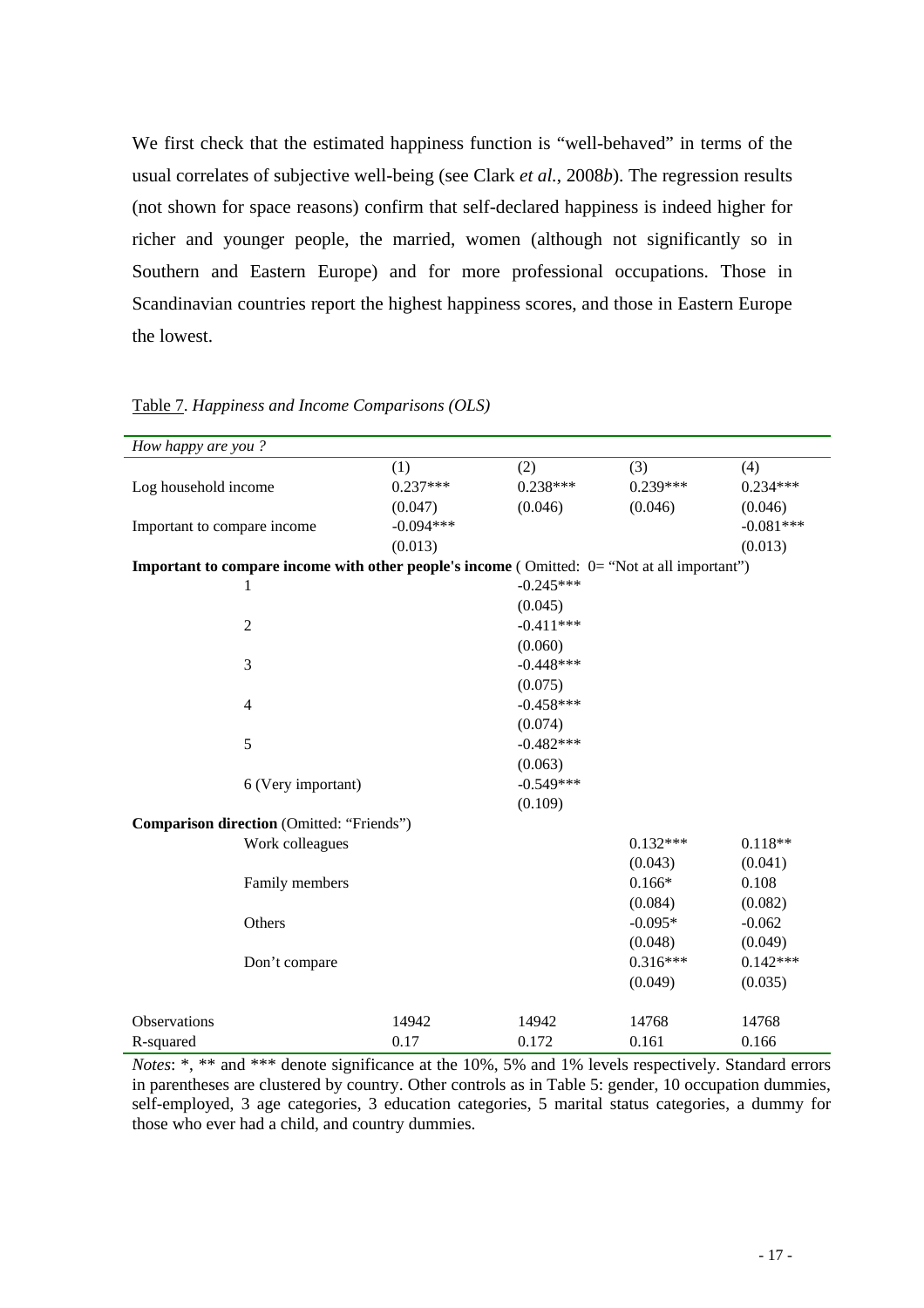#### *4.1 Those who compare more are less happy*

There is a negative and significant correlation between comparison intensity and subjective happiness (Table 7). In column 1, the income comparison intensity is treated simply as a cardinal variable, and attracts a coefficient of -0.094: each step on the comparison intensity-scale is associated with happiness that is lower by about one-tenth of a step on the 0-10 happiness scale. The cardinality of comparisons is relaxed in column 2, where dummies for comparison intensity are introduced: the estimated coefficients on these dummies are monotonic, and again show that happiness falls with comparison intensity.

"Satisfaction with life as a whole", "Satisfaction with how life turned out so far", This negative relationship between comparison intensity and happiness can be reproduced for a variety of additional well-being questions in the ESS, namely Subjective overall health, "*Feeling of depression during the past week*", "*Feeling always optimistic about my future*", as well as the more economic notions of satisfaction represented by "*Satisfaction with one's standard of living*", "*Difficulty of living with present income*", "*Satisfaction with job*" and feeling that one "*gets paid appropriately, considering efforts and achievements*" (see the Appendix for the descriptive statistics of these variables). In all cases, the greater the intensity of comparisons (entered cardinally for ease of presentation), the lower the well-being score (see Table 8).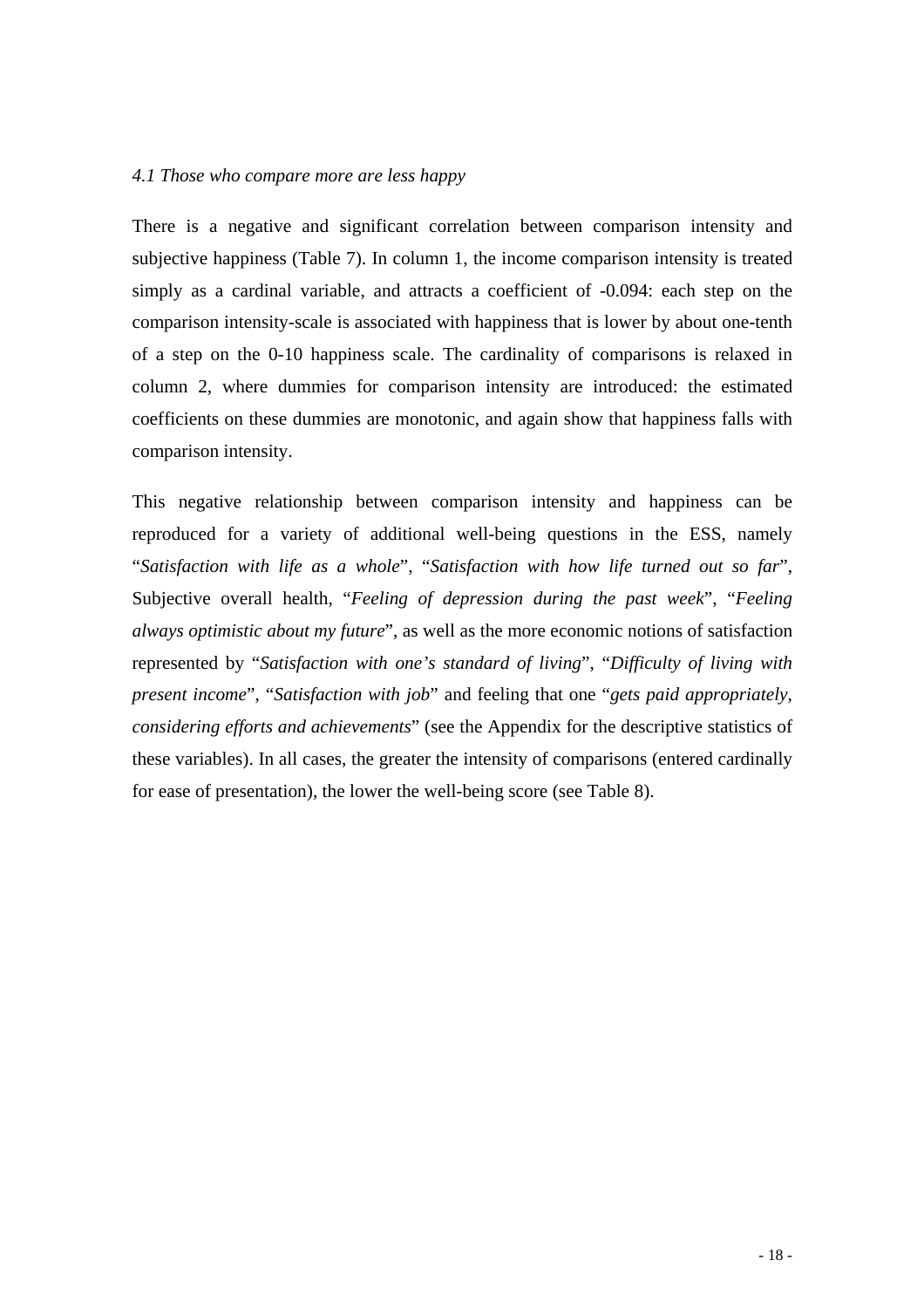|                      | How happy are you                      | How satisfied                        | Satisfied with how        | Health                | Feeling               |
|----------------------|----------------------------------------|--------------------------------------|---------------------------|-----------------------|-----------------------|
|                      |                                        | with life as a                       | life turned out so        |                       | optimistic            |
|                      |                                        | whole                                | far                       |                       |                       |
| Important to compare | $-0.094***$                            | $-0.123***$                          | $-0.081***$               | $-0.012***$           | $-0.040***$           |
|                      | (0.013)                                | (0.020)                              | (0.014)                   | (0.004)               | (0.005)               |
| <b>Observations</b>  | 14942                                  | 14983                                | 14983                     | 14973                 | 14983                 |
| R-squared            | 0.17                                   | 0.061                                | 0.038                     | 0.158                 | 0.054                 |
|                      | Felt depressed, how<br>often past week | Satisfied with<br>standard of living | How satisfied with<br>job | Paid<br>appropriately | Living<br>comfortably |
| Important to compare | $0.022***$                             | $-0.108***$                          | $-0.140***$               | $-0.119***$           | $-0.038***$           |
|                      | (0.003)                                | (0.016)                              | (0.017)                   | (0.009)               | (0.003)               |
| <b>Observations</b>  | 14983                                  | 14983                                | 14983                     | 14983                 | 14963                 |
| R-squared            | 0.083                                  | 0.118                                | 0.024                     | 0.127                 | 0.371                 |

Table 8. *Alternative Well-Being Measures and Comparison Intensity (OLS)* 

*Notes*: Each column corresponds to a separate regression. Other controls as in Table 5: log household income, 10 occupation dummies (one-digit ISCO), self-employed, 3 age dummies, 3 education dummies, 5 marital status dummies, ever had children, and country dummies. \*, \*\* and \*\*\* denote significance at the 10%, 5% and 1% levels respectively. Standard errors in parentheses are clustered by country.

Interpreting these comparison estimates in the light of relative utility theory, as in Section 2, the well-being effect of relative income  $(y_i - y^*)$  is predominantly negative, i.e. most people compare upward and signal effects do not outweigh status effects. One implication of this interpretation is that the richer should report a more positive correlation with comparison intensity (as they are more likely to come out well from any such comparison). To check, we interacted a dummy for earning more than the country median income with comparison intensity to the specification in column (1) of Table 7, controlling for the main effect of both variables. The interaction term attracted a positive and significant coefficient (0.039 (0.012)): the well-being effect of comparisons is less negative for the richer.

While the above results are consistent with more intense comparisons causing reduced well-being, there is of course another reverse-causality interpretation: unhappy people may compare to others more in order to explain and justify their lower well-being. Equally, those who are unhappy with their income but who are also upwardly mobile may be more likely to compare upward as part of a general self-improvement strategy. While one of the keystones of the work in this paper has been the heterogeneity of comparison intensity, we are not able to conclude as to any causality in this cross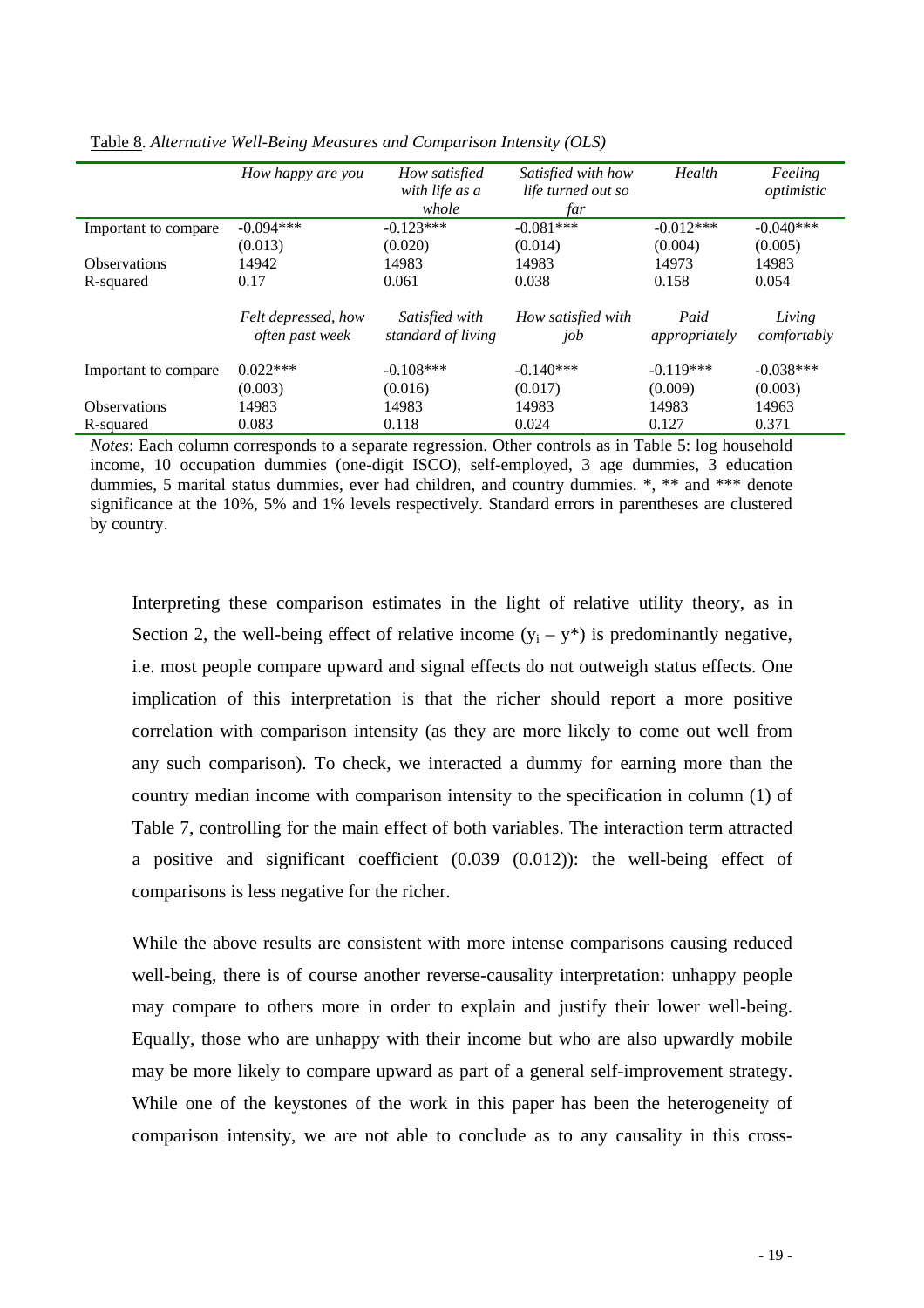section data. The identification of good instruments for comparison intensity that would enable us to distinguish better between these rival interpretations is obviously not simple in this context.

#### *4.2 Reference groups and happiness*

While those who compare more are less happy, the magnitude of this correlation depends on the direction of comparisons: the results in columns 3 and 4 of Table 7 show that those who compare to colleagues are significantly happier than those who choose friends (or "others") as their benchmark. This holds whether the intensity of comparisons is controlled for or not.

Following Section 2, one interpretation of this correlation is that there is likely more of an information effect (regarding own future income) from work colleagues than from family or friends. However, we cannot exclude an alternative reading that the value of  $y_i^*$  is not the same across reference groups. Specifically, if there are no information effects and the  $y_i^*$  of colleagues is systematically lower than the  $y_i^*$  of all other possible reference groups (so that the individual's relative income is higher), the well-being correlation with comparisons to colleagues will be more positive. As we do not have direct information on the level of these different  $y_i^*$ 's, we cannot evaluate the likelihood of this joint hypothesis.

These results concerning the welfare impact of the intensity and the direction of comparisons naturally raise the question whether those for whom comparisons are very important are less happy when they compare to a certain group rather to another. Experiments along theses lines show that individuals who declare that comparisons are important are more happy than the average when they compare to colleagues rather than to other reference groups (the coefficient on the interaction between comparison intensity and the dummy for "colleagues", added to the specification in column (4) of Table 7, is 0.123 (0.070) when the omitted category is "other", controlling for the main effects of both variables).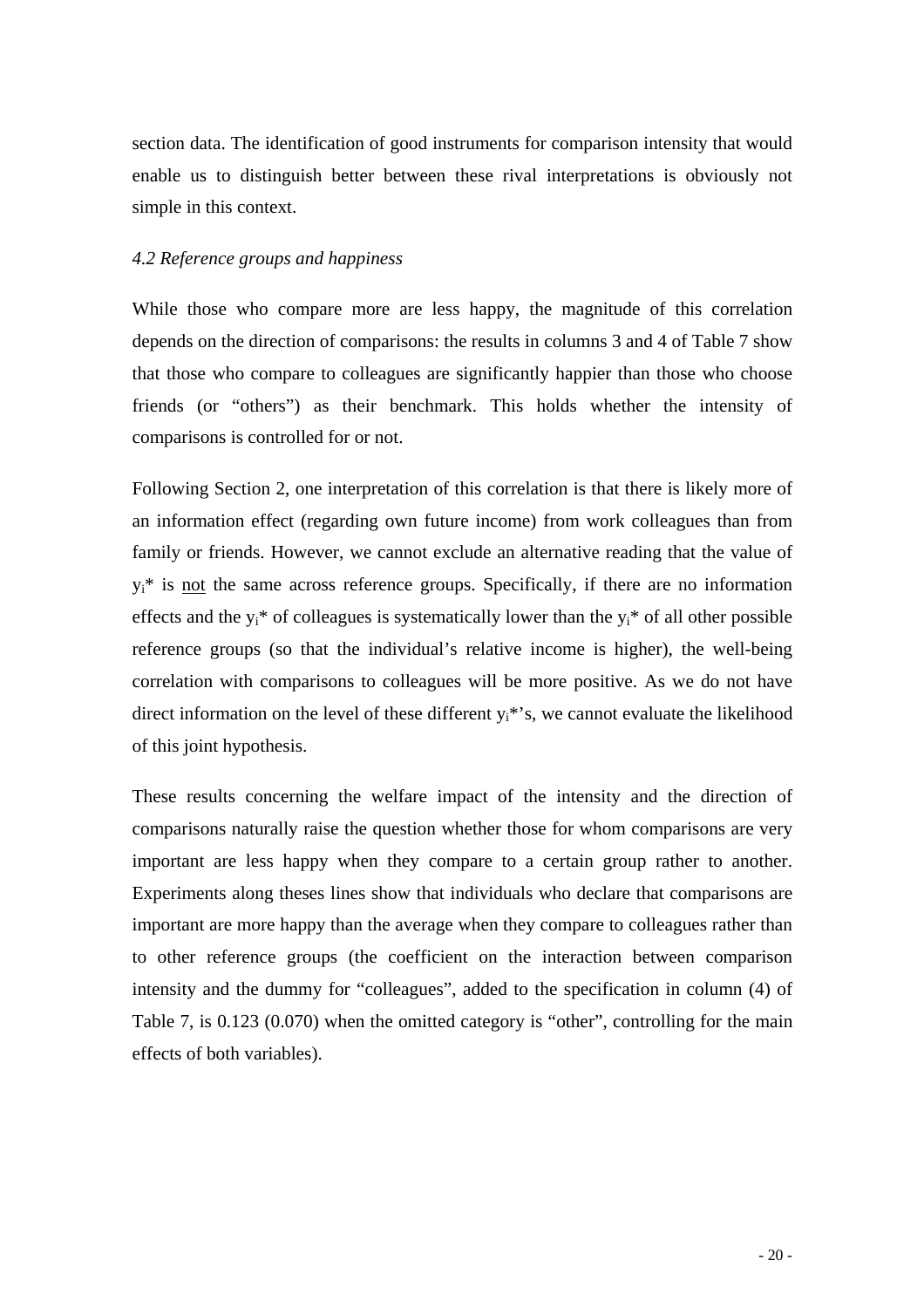#### **5. Income comparisons, Happiness and the Demand for Redistribution**

If people who compare more are also less happy, and if this relationship is causal (which we cannot however prove here), we might expect attitudes to income inequality to be associated with income comparisons. The two notions are of course different, as income comparisons refer to the specific income gap between individual income and the income of some relevant others, whereas income inequality refers to the entire distribution of income in society. However, those who suffer from low individual relative income might in turn be more in favour of income redistribution, at least for purely self-regarding reasons.

We measure the demand for redistribution via the following ESS question: "*Please say to what extent you agree or disagree with each of the following statements: The government should take measures to reduce differences in income levels*". The distribution of this variable in our 18-country regression sample is shown in Table 9 below.

|                            | Frequency | Weighted % |
|----------------------------|-----------|------------|
| Strongly disagree          | 483       | 2.57       |
| Disagree                   | 2437      | 12.94      |
| Neither agree nor disagree | 2957      | 15.7       |
| Agree                      | 8003      | 42.5       |
| Strongly agree             | 4951      | 26.29      |
| Total                      | 18832     | 100        |

Table 9. "*The government should take measures to reduce differences in income levels*"

*Note*: Weighted statistics. Sample: In paid work aged between 16 and 65.

Preliminary estimates (not shown) of this demand for redistribution showed that, as often found (Alesina *et al*., 2004), the richer and those in more professional occupations, the self-employed, men, the younger, the married, the more educated and those who have never had children are less in favour of income redistribution. The estimates also include country fixed effects, which capture, amongst other things, the actual level of income redistribution in each country. The coefficients on these country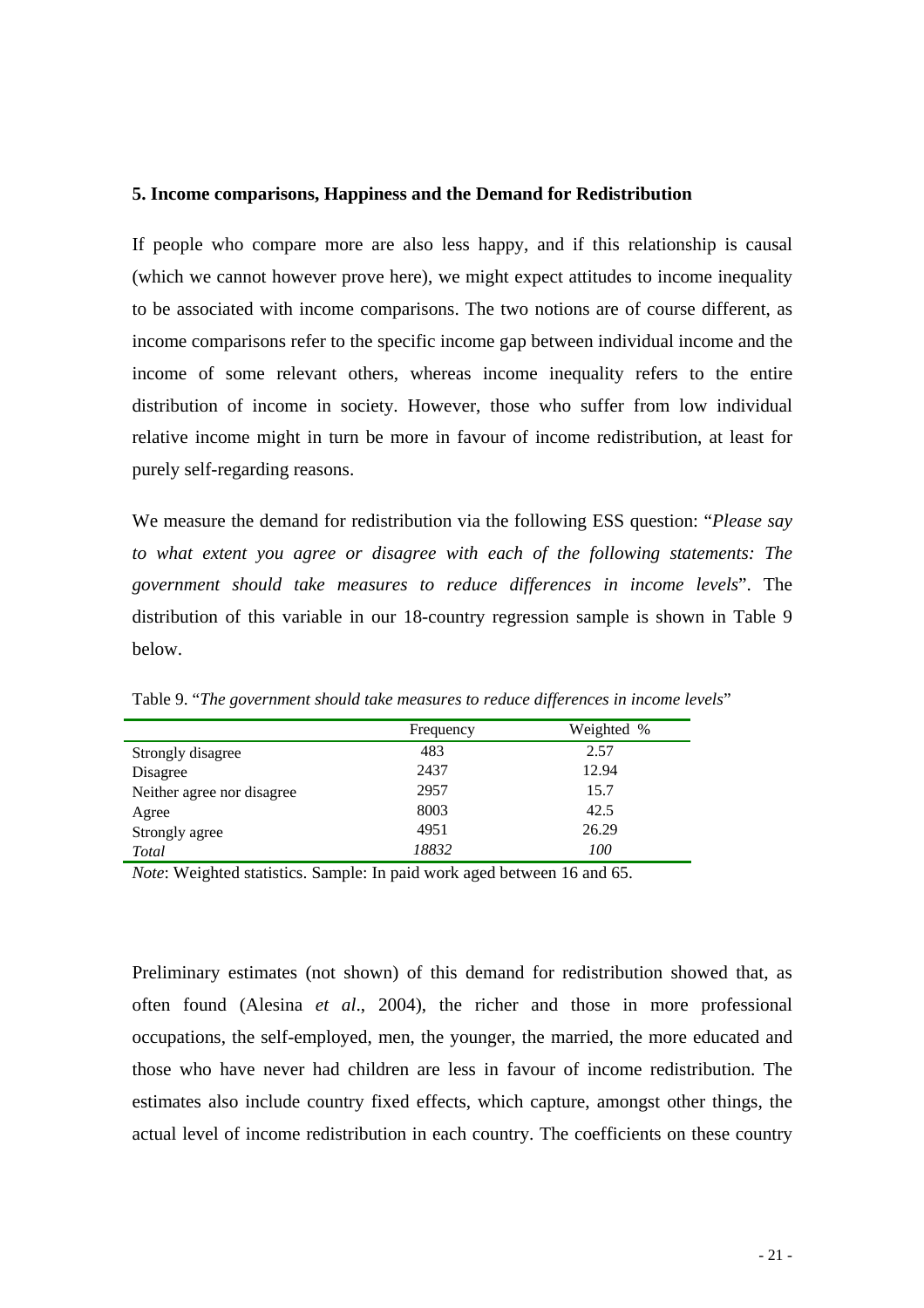dummies reveal that Scandinavians are less in favour of reducing income differences, as compared to those in Continental Europe, while Southern and Eastern Europeans are more in favour. This is consistent with individuals interpreting the redistribution question as asking whether they are in favour of "more redistribution than currently takes place".

Column 1 of Table 10 shows that the more people consider income comparisons to be important, the more they are in favour of (additional) income redistribution by the State. However, columns 2 and 3 qualify this result and show that it is comparisons to family members and "others", much more than to colleagues, that are linked with a greater demand for income redistribution.

| The government should take measures to reduce differences in income levels |             |               |             |  |  |
|----------------------------------------------------------------------------|-------------|---------------|-------------|--|--|
|                                                                            |             | $\mathcal{L}$ | 3           |  |  |
| Log household income                                                       | $-0.158***$ | $-0.161***$   | $-0.159***$ |  |  |
|                                                                            | (0.022)     | (0.023)       | (0.022)     |  |  |
| <b>Important to compare</b>                                                | $0.027***$  |               | $0.027***$  |  |  |
|                                                                            | (0.008)     |               | (0.008)     |  |  |
| <b>Comparison direction</b> (Omitted: Don't compare)                       |             |               |             |  |  |
| Work colleagues                                                            |             | $0.049**$     | $-0.004$    |  |  |
|                                                                            |             | (0.021)       | (0.020)     |  |  |
| <b>Family members</b>                                                      |             | $0.143***$    | $0.105***$  |  |  |
|                                                                            |             | (0.035)       | (0.036)     |  |  |
| Others                                                                     |             | $0.120**$     | 0.052       |  |  |
|                                                                            |             | (0.047)       | (0.045)     |  |  |
| Friends                                                                    |             | 0.051         | $-0.006$    |  |  |
|                                                                            |             | (0.038)       | (0.038)     |  |  |
| <b>Observations</b>                                                        | 14855       | 14681         | 14681       |  |  |
| R-squared                                                                  | 0.128       | 0.127         | 0.128       |  |  |

Table 10. *Comparisons and the demand for income redistribution by the State (OLS)* 

*Notes*: Other controls as in Table 5: 10 occupation dummies (one-digit ISCO), self-employed, 3 age categories, 3 education categories, 5 marital status dummies, ever had children, and country dummies. \*, \*\* and \*\*\* denote significance at the 10%, 5% and 1% levels respectively. Standard errors in parentheses are clustered by country.

The demand for income redistribution therefore seems to follow the same pattern as well-being: the intensity of comparisons is associated with a greater demand for redistribution and less happiness; comparisons to colleagues produce the weakest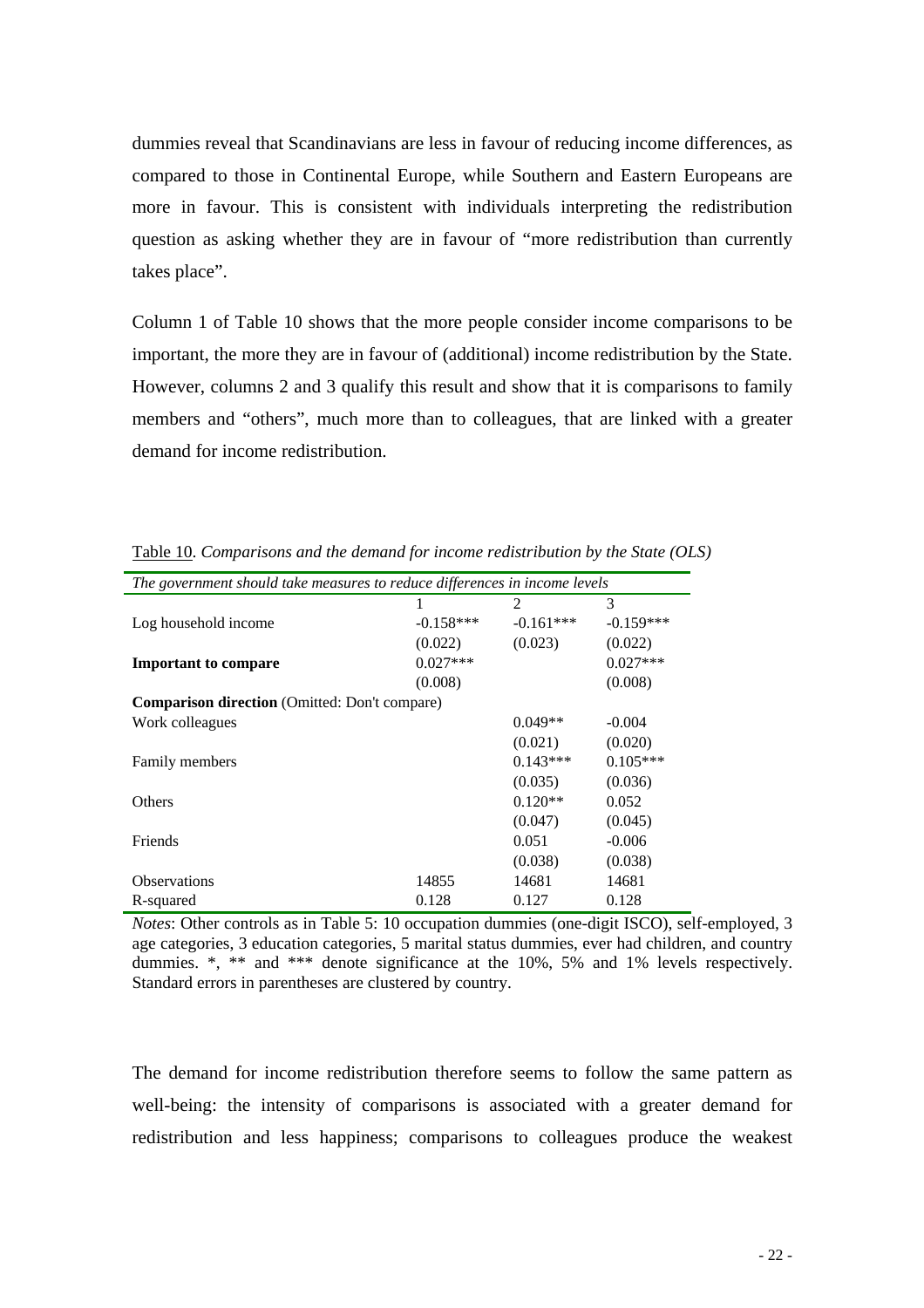demand for income redistribution, and are associated with the "happiest" type of comparers.

As above, we can look for heterogeneity in the demand for redistribution. In a number of cases, the groups that are identified as being more in favour of income distribution are the same as those that compare more (consistent with the first column of Table 10). Comparison intensity and the demand for redistribution are both lower for richer individuals, the self-employed and the married (which groups are also happier); the same is true for those who watch less than one hour of TV per weekday. However, this equivalence does not always hold. For example, those with higher education compare more but are less in favour of redistribution. Individuals who agree that "*it is important to be rich and buy expensive things*" compare more but are less in favour of income redistribution, while the opposite holds for those who work in firms with less than 100 employees. These findings on different "types" of individuals are summarised in Table 11 below.

Although it is obviously difficult to generalize, a number of these findings are consistent with a greater intensity of income comparisons being associated with a greater demand for redistribution when the latter is partly self-regarding, in the sense that the individuals themselves would likely benefit from it.

| <b>Variables of interest</b> | Weighted      | Comparison     | Direction of comparison                        | <b>Happy</b>             | In favour of             |
|------------------------------|---------------|----------------|------------------------------------------------|--------------------------|--------------------------|
|                              | $\frac{0}{0}$ | intensity      |                                                |                          | income<br>redistribution |
| Male                         | 47.3          | $+$            | Colleagues, friends+<br>Family-                |                          |                          |
| Married                      | 56.6          |                | Family+,<br>Colleagues and friends -           | $+$                      | -                        |
| Never in couple              | 32.3          | $+$            |                                                |                          |                          |
| Log household income         | N/A           |                |                                                | $+$                      |                          |
| Over 25 years old            | 88.4          | $\overline{0}$ |                                                | $\overline{\phantom{0}}$ | $+$                      |
| Tertiary education           | 23.6          | $^{+}$         | Colleagues, friends,<br>$others +$<br>Family - | $\mathbf{0}$             |                          |
| Self-employed                | 9.5           |                |                                                | $+$                      |                          |
| Total working hours          | N/A           | $^{+}$         | Colleagues $+$<br>Friends -                    | $\overline{\phantom{a}}$ | $O -$                    |
| Small firm                   | 52            |                | Colleagues-<br>Family and friends +            | $O -$                    | $+$                      |
| City                         | 60            | $^{+}$         | Friends $+$                                    | $\boldsymbol{0}$         | $\Omega$                 |

Table 11. *Heterogeneity in Income Comparisons, Happiness and the Demand for Income Redistribution (OLS).*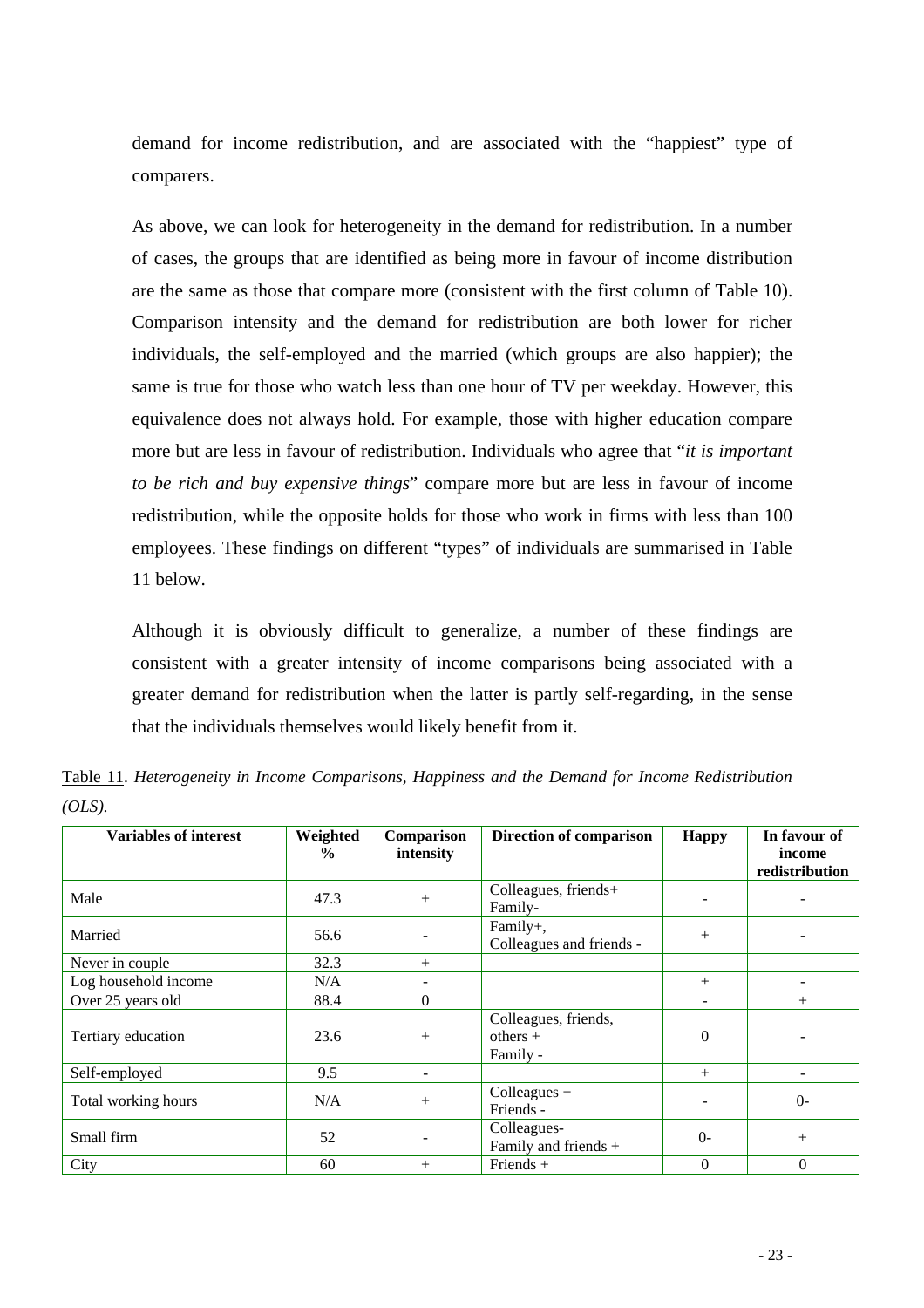| Never had a paid job          |      | $Coll$ eagues $-$<br>Friends and family + |          |  |
|-------------------------------|------|-------------------------------------------|----------|--|
| Household main income source: |      |                                           |          |  |
| - transfers                   | 18   | Friends $+$                               |          |  |
| - self employment             | 6.5  | Friends $+$                               |          |  |
| - wages                       | 75   | Colleagues $+$                            |          |  |
| No internet access            | 23   | Others $+$                                |          |  |
| Watch TV more than 1 hour/day | 72   | Others $+$                                | $\Omega$ |  |
| Important to be successful    | 64.5 | Colleagues $+$                            |          |  |
| Important to be rich          | 33.7 | Colleagues $+$<br>Friends and others +    |          |  |

*Notes*: This table summarises the estimated coefficients on the variables indicated in the first column. Other controls as in Table 5: log household income, occupation dummies (one-digit ISCO), self-employed, 3 age dummies, 3 education dummies, 5 marital status dummies, ever had children, and country dummies.

This paper has not been able to prove causality. However, a direct reading of the results underlined above suggests that a society which becomes more comparison-conscious (due to greater competition on the labour market, for example, or greater emphasis or prevalence in the media of information about other people's lifestyles) will not only be, on average, less happy, but may also become more redistributive. At some level, this might be thought to be consistent with empirical work that has struggled to establish an unambiguous relationship between *ex post* income inequality and happiness.

#### **6. Conclusion**

This paper has analysed unprecedented direct evidence on the intensity and direction of income comparisons. Income comparisons are acknowledged as at least somewhat important by a majority of Europeans. Comparison intensity decreases with income, both across countries and within countries. Comparisons are associated with lower levels of happiness, but less so for those with higher incomes. These findings are consistent with a model of relative utility. The fact that the correlation between comparison intensity and happiness is negative suggests that income comparisons are mostly upward, and that status effects outweigh any positive signal effects from others' income. Regarding the direction of comparisons, colleagues are the most frequentlycited reference group. Those who compare to colleagues are also happier than those who compare to friends or other groups.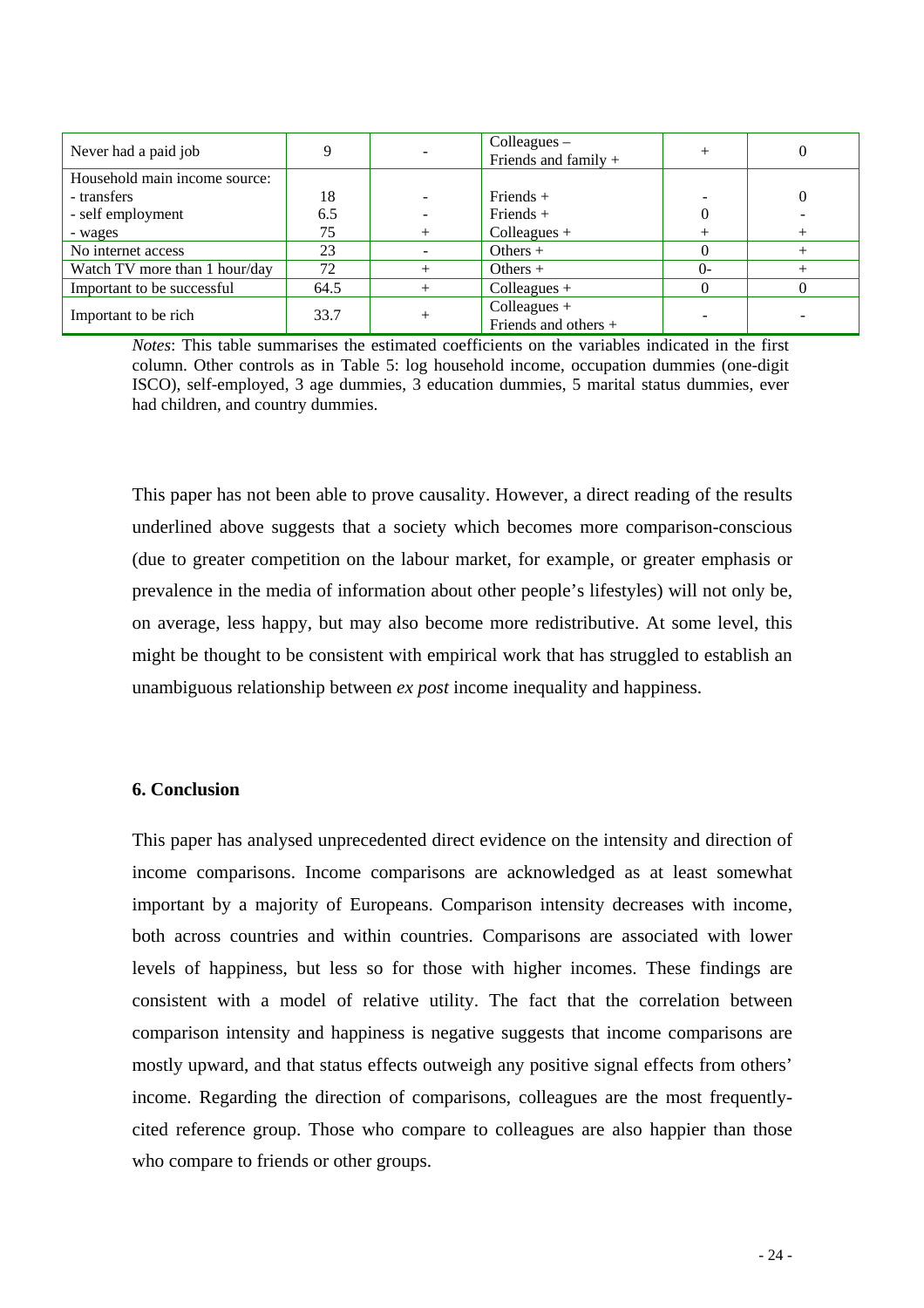Income comparisons are associated with a greater demand for income redistribution. This correlation is stronger for those who compare to family members and "others", rather than to their colleagues. These empirical findings are redolent of an information effect à la Hirschman (1977), whereby people compare to their colleagues in order to acquire information about their professional future. Comparisons to family members, friends or "other" groups obviously do not carry the same informational value.

The ESS data reveal substantial heterogeneity in the groups to which individuals compare. This diversity in comparison benchmarks seems to be partly endogenous, being closely related to the type of regular social interactions that respondents experience. For example, those who "socialize" more or who work in small firms compare less to their colleagues; those who don't have internet access compare less in general. However, our findings are not consistent with individuals endogenously choosing their comparison benchmark in order to maximize their well-being (selfenhancement). For instance, Southern Europeans compare more to family members even though this type of comparison is associated with lower well-being for them.

Income comparisons thus seem to be prevalent in Europe, and are significantly correlated with both well-being and political attitudes. There is moreover substantial heterogeneity in terms of both their intensity and direction. While this paper has provided novel information in this respect, some parts of the puzzle are still missing. In particular, the joint analysis of the income-comparison questions described here and some robust measure of reference group income itself would seem well-worth exploring. Equally, given the potential endogeneity of comparisons, causality remains to be established: either via instrumental variables, or in experimental settings.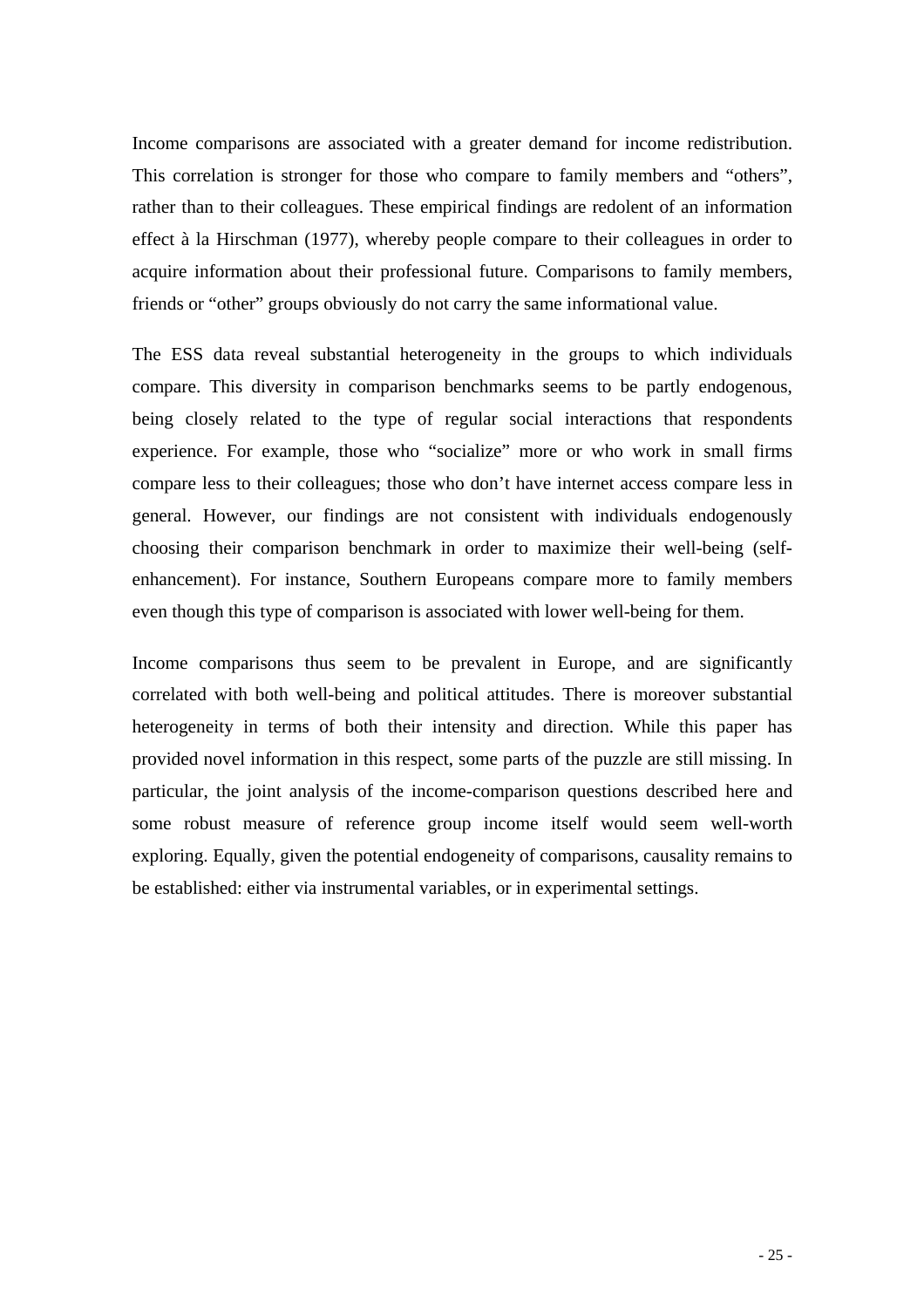#### **References**

Alesina, A., Di Tella, R. and MacCulloch, R., (2004). "Inequality and happiness: Are Europeans and Americans different?" *Journal of Public Economics*, **88**, 2009–2042.

Bygren, M. (2004). "Pay Reference Groups and Pay Satisfaction. What Do Workers Evaluate Their Pay Against" *Social Science Research,* **33**, 206-224.

Cappelli, P. and Sherer, P. (1988), "Satisfaction, Market Wages and Labor Relations: An Airline Study", *Industrial Relations*, **27**, 56-73.

Clark A.E., Diener E., Georgellis T. and Lucas R. (2008*b*), "Lags and Leads in Life Satisfaction: A Test of the Baseline Hypothesis", *Economic Journal,* **118**, F222-243.

Clark A.E., Kristensen N. and Westergård-Nielsen N. (2009*a*), "Job Satisfaction and Co-worker Wages: Status or Signal?", *Economic Journal,* **119**, 430-447.

Clark, A.E. and Oswald, A (1996), "Satisfaction and Comparison Income", *Journal of Public Economics,* **61**, 359-81.

Clark, A.E., Etilé, F., Postel-Vinay, F., Senik, C., and van der Straeten, K. (2005). "Heterogeneity in Reported Well-Being: Evidence from Twelve European Countries". *Economic Journal,* **115**, C118-C132.

Clark, A.E., Frijters, P. and Shields, M. (2008*a*). "Relative Income, Happiness and Utility: An Explanation for the Easterlin Paradox and Other Puzzles". *Journal of Economic Literature,* **46**, 95-144.

Clark, A.E., Masclet, D. and Villeval, M.-C. (2009*b*). "Effort and Comparison Income". *Industrial and Labor Relations Review*, forthcoming.

Di Tella, R. MacCulloch, R. and Oswald, A.J. (2003). "The Macroeconomics of Happiness". *Review of Economics and Statistics*, **85**, 809–827.

Duesenberry J., 1949, *Income, Saving and the Theory of Consumer Behavior*, Cambridge (Mass.) Harvard University Press.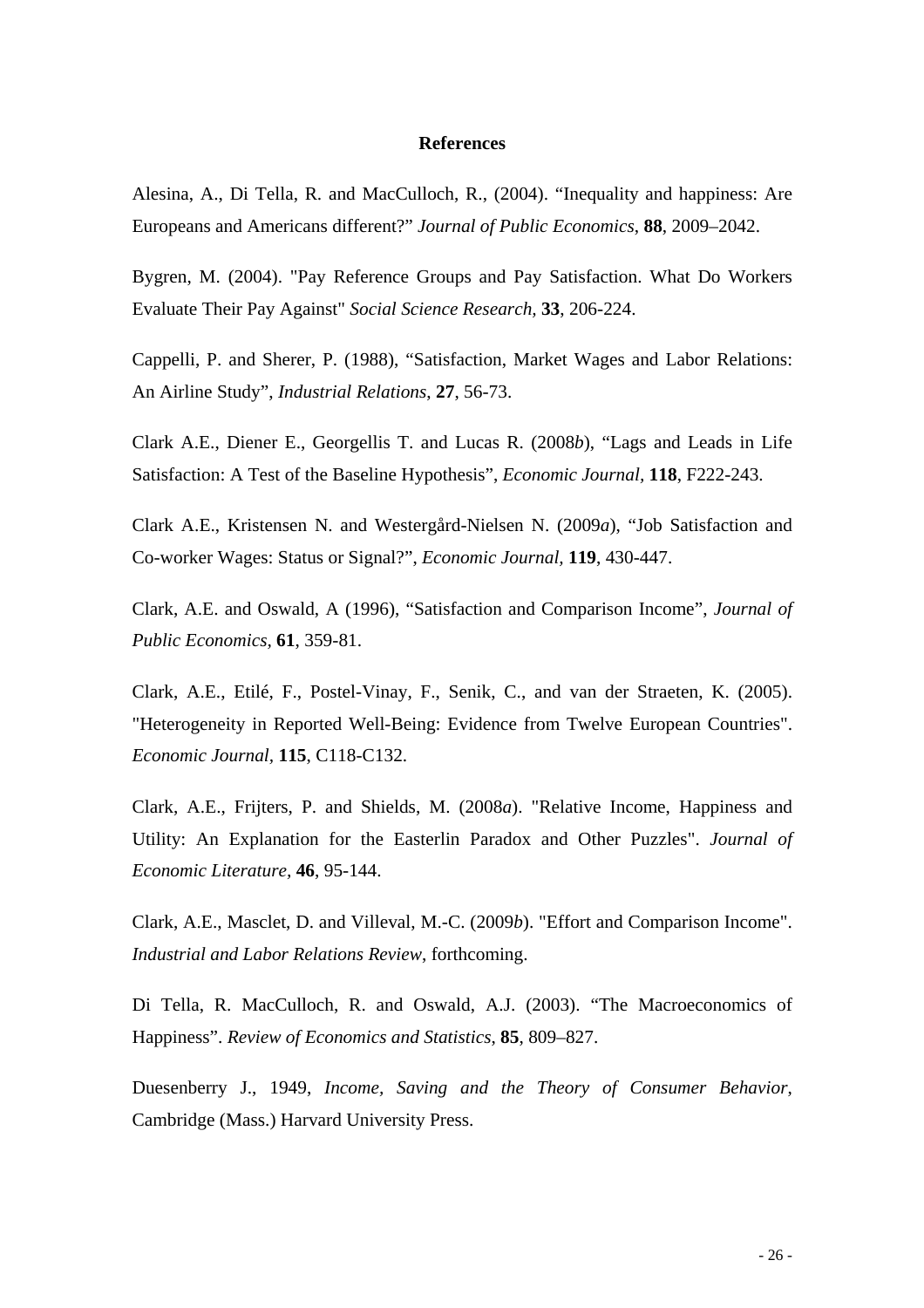Easterlin, R., 1974. "Does economic growth improve the human lot? Some empirical evidence". In David, R. Reder, R. (Eds.). Nations and Households in Economic Growth: Essays in Honor of Moses Abramovitz. New York: Academic Press.

Easterlin, R., 1995. "Will raising the incomes of all improve the happiness of all?" *Journal of Economic Behavior and Organization*, **27**, 35-47.

Falk, A. and Knell, M. (2004), "Choosing the Joneses: Endogenous goals and reference standards", *Scandinavian Journal of Economics*, **106**, 417-435.

Falk, A., and Ichino, A. (2006). "Clean Evidence on Peer Pressure". *Journal of Labor Economics,* **24**, 39-57.

Fehr, E., and Schmidt, K. (1999). "A Theory of Fairness, Competition and Cooperation". *Quarterly Journal of Economics,* **114**, 817-868.

Ferrer-i-Carbonell, A. (2005), "Income and well-being: An empirical analysis of the comparison income effect", *Journal of Public Economics,* **89**, 997-1019.

Ferrer-i-Carbonell A. and Frijters P. (2004), "How Important is Methodology for the Estimates of the Determinants of Happiness?", *Economic Journal*, **114**, 641-659.

Helliwell, J.F., and Huang, H. (2009). "How's the Job? Well-Being and Social Capital in the Workplace". *Industrial and Labor Relations Review*, forthcoming.

Heston A., Summers R. and Aten B. (2006), "Penn World Table Version 6.2", Center for International Comparisons of Production, Income and Prices at the University of Pennsylvania.

Hirschman A., with Rothschild M. (1973), "The Changing Tolerance for Income Inequality in the Course of Economic Development", *Quarterly Journal of Economics,*  **87**, 544-566.

Huppert, H., Marks, N., Clark, A.E., Siegrist, J., Stutzer, A., Vittersø, J., and Wahrdorf, M. (2009). "Measuring well-being across Europe: Description of the ESS Well-being Module and preliminary findings". *Social Indicators Research,* **91**, 301-315.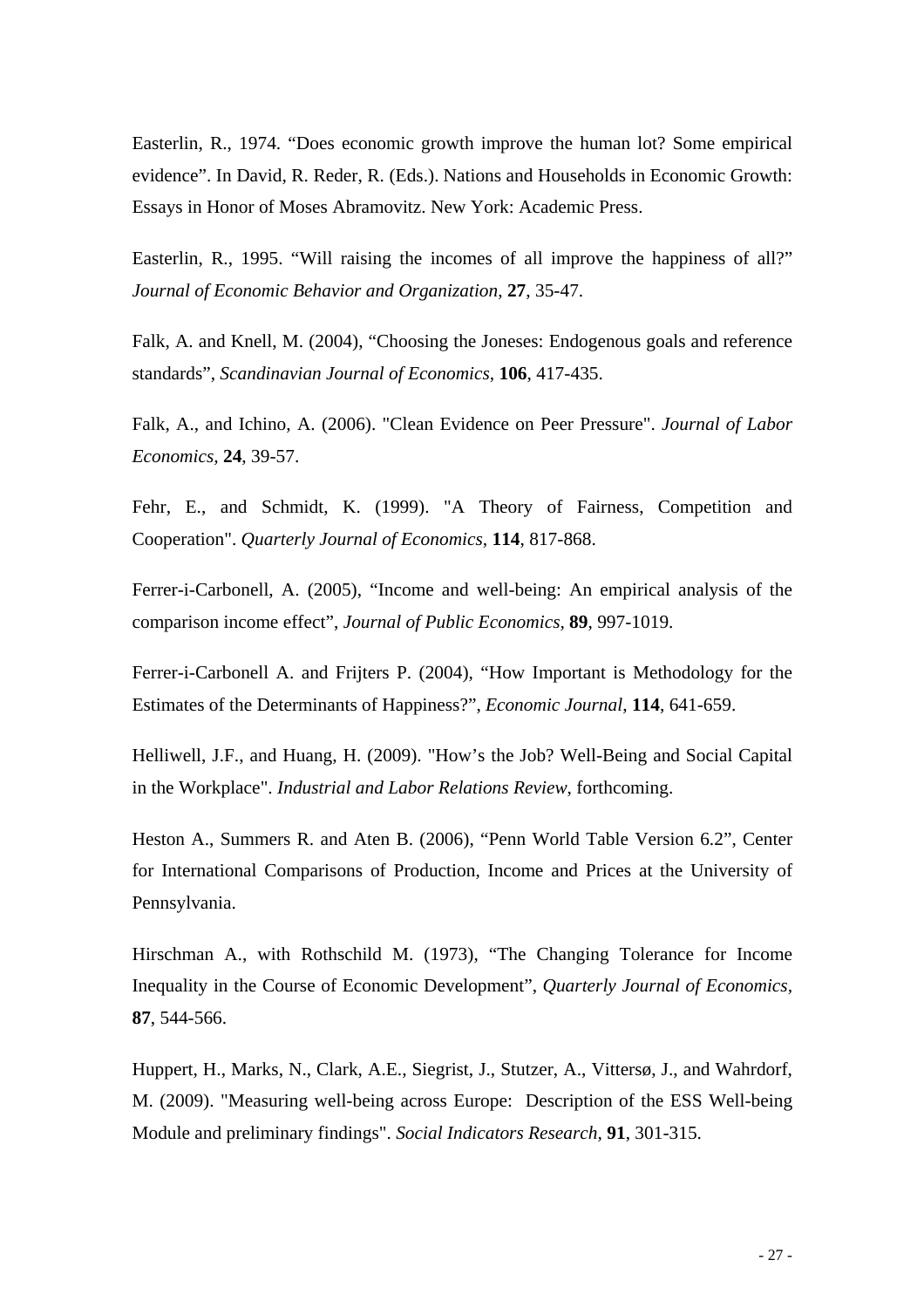Knight, J. and Song, L., 2006, "Subjective well-being and its determinants in rural China", *University of Nottingham*, mimeo.

Luttmer E. (2005), "Neighbors as Negatives: Relative Earnings and Well-Being", *Quarterly Journal of Economics*, **120**, 963-1002.

MacBride M. (2001). ["Relative-Income Effects on Subjective Well-being in the Cross](http://www.economics.uci.edu/~mcbride/RelativeIncomeEffectsSWB_JEBO_2001.pdf)[section](http://www.economics.uci.edu/~mcbride/RelativeIncomeEffectsSWB_JEBO_2001.pdf)", *Journal of Economic Behavior and Organization* , **45**, 251-278.

McBride, M. (2006). "An Experimental Study of Happiness and Aspiration Formation". University of California-Irvine, Mimeo.

Senik C. (2004), "When Information Dominates Comparison. Learning from Russian Subjective Panel Data", *Journal of Public Economics,* **88**, 2099-2133.

Senik C. (2008), "Ambition and Jealousy. Income Interactions in the "Old Europe" versus the "New Europe" and the United States", *Economica*, **75**, 495-513.

Senik C. (2009), "Direct Evidence on Income Comparisons and their Welfare Effects", *Journal of Economic Behavior and Organization*, forthcoming.

Wood, J. and K. Taylor (1991), "Serving Self-Relevant Goals Through Social Comparison", in: Suls, J. and T. A. Wills (eds.), *Social Comparison: Contemporary Theory and Research*, New Jersey: Lawrence Erlbaum Associates, Inc., Publishers, 23- 49.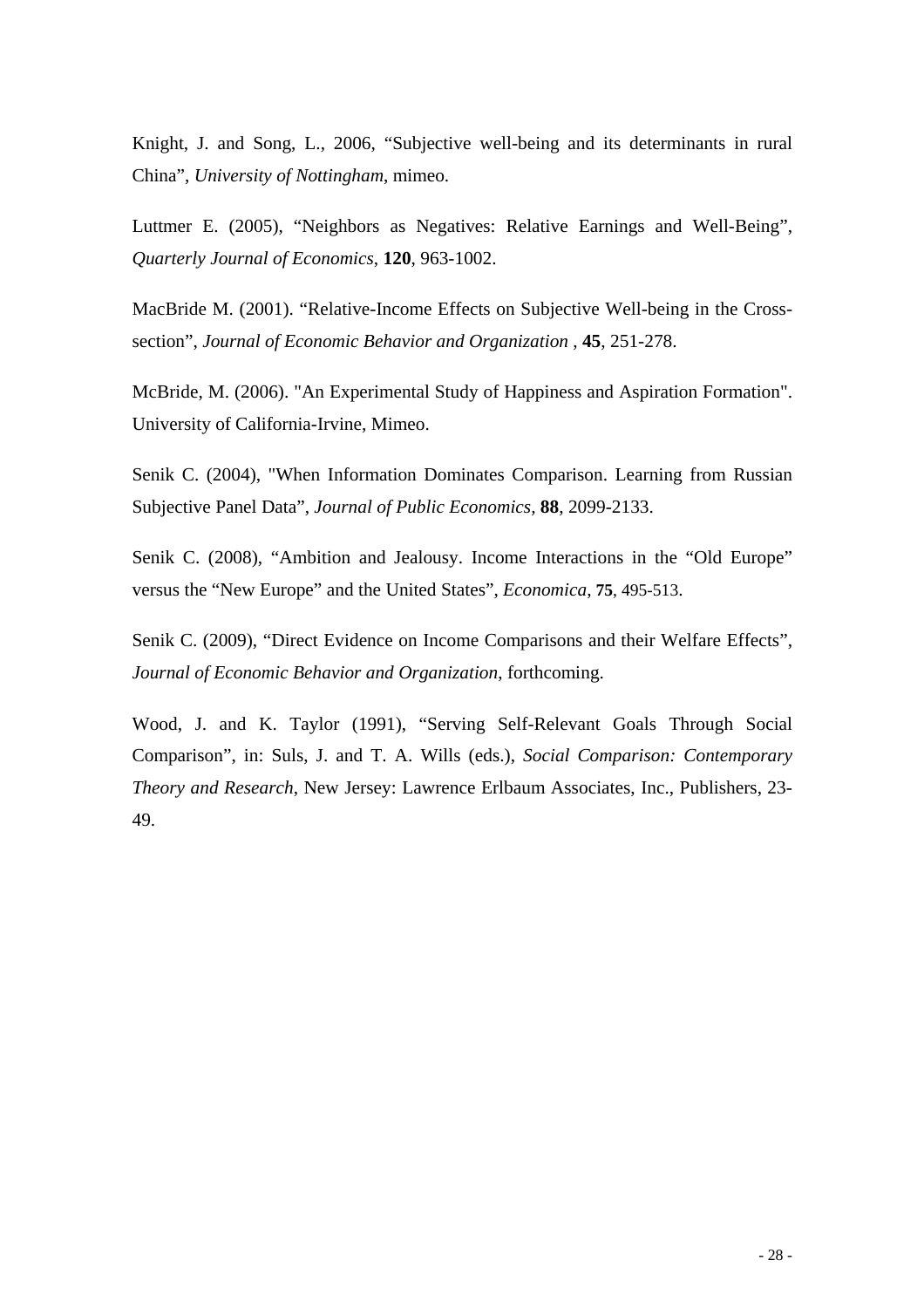# **Appendix. Weighted Descriptive Statistics. Regression Sample.**

|                                                   | Percentage |
|---------------------------------------------------|------------|
| <b>Male</b>                                       | 51.6       |
|                                                   |            |
| <b>Education</b>                                  |            |
| Primary                                           | 26.5       |
| Secondary                                         | 43.9       |
| Tertiary                                          | 29.5       |
| <b>Marital status</b>                             |            |
| Married                                           | 61.2       |
| Separated                                         | 9.4        |
| Widow                                             | 1.6        |
| Never in couple                                   | 27.8       |
| Age                                               |            |
| Under 25                                          | 11.7       |
| $25 - 50$                                         | 63.3       |
| Over <sub>50</sub>                                | 25.0       |
| Ever given birth to a child?                      | 67.9       |
| Self-employed                                     | 12.0       |
| Household income per month                        |            |
| Less than 150 Euros                               | 2.26       |
| 150 to 300 Euros                                  | 3.95       |
| 300 to 500 Euros                                  | 6.37       |
| 500 to 1000 Euros                                 | 8.46       |
| 1000 to 1500 Euros                                | 8.96       |
| 1500 to 2000 Euros                                | 10.32      |
| 2000 to 2500 Euros                                | 10.83      |
| 2500 to 3000 Euros                                | 11.6       |
| 3000 to 5000 Euros                                | 21.29      |
| 5000 to 7500 Euros                                | 10.16      |
| Over 7500 Euros                                   | 5.8        |
| Occupation                                        |            |
| Armed forces                                      | 0.3        |
| Legislators senior officials and managers         | 8.9        |
| Professionals                                     | 16.0       |
| Technicians and associate professionals           | 18.2       |
| <b>Clerks</b>                                     | 10.9       |
| Service workers and shop and market sales workers | 15.6       |
| Skilled agricultural and fishery workers          | 2.5        |
| Craft and related trades workers                  | 12.5       |
| Plant and machine operators and assemblers        | 7.4        |
| Elementary occupations                            | 7.7        |

*Main controls and interactions terms*